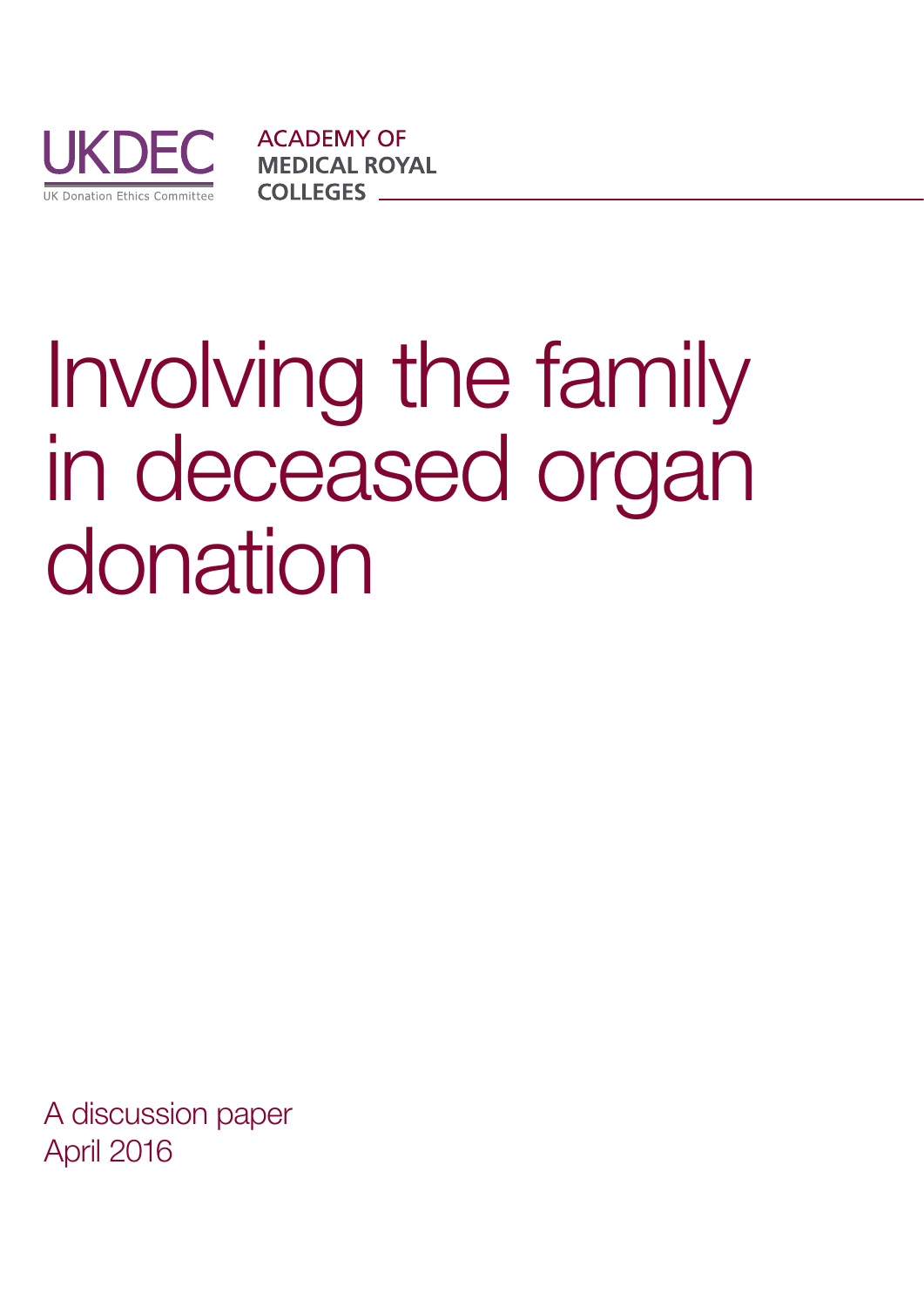# **Contents**

**Note:** This document was originally intended to offer ethical guidance on involving the families of potential organ donors in the conversation about donation. However, following the English Department of Health's decision to withdraw UKDEC's funding, it became apparent that the committee would not have time to conduct a consultation on the draft guidelines. As a result, this document is published as a discussion paper.

# **Executive summary**

- **1 Introduction**
	- 1.1 Aim
	- 1.2 Specific Objectives
- **2 Legal summary**
- **3 Involving the family where there is no indication of the patient's wishes**
- **4 Involving the family when the patient has expressed a wish to be a donor** 4.1 Overruling the wishes of a patient who wanted to donate
- **5 Pre- and post-mortem interventions**
- **6 Potential strategies for improving the donation process for families**

# **Appendix A: Legal context**

- 1. Organ donation under the Human Tissue Act 2004
- 2. End of life care under the Mental Capacity Act 2005
- 3. Organ donation under the Human Tissue (Scotland) Act 2006
- 4. End of life care under the Adults with Incapacity (Scotland) Act 2000
- 5. Differences between the 2004 Act and 2006 Acts
- 6. Organ donation under the Human Transplantation (Wales) Act 2013

# **Appendix B: Categorisation of reasons for refusing donation from registered donor**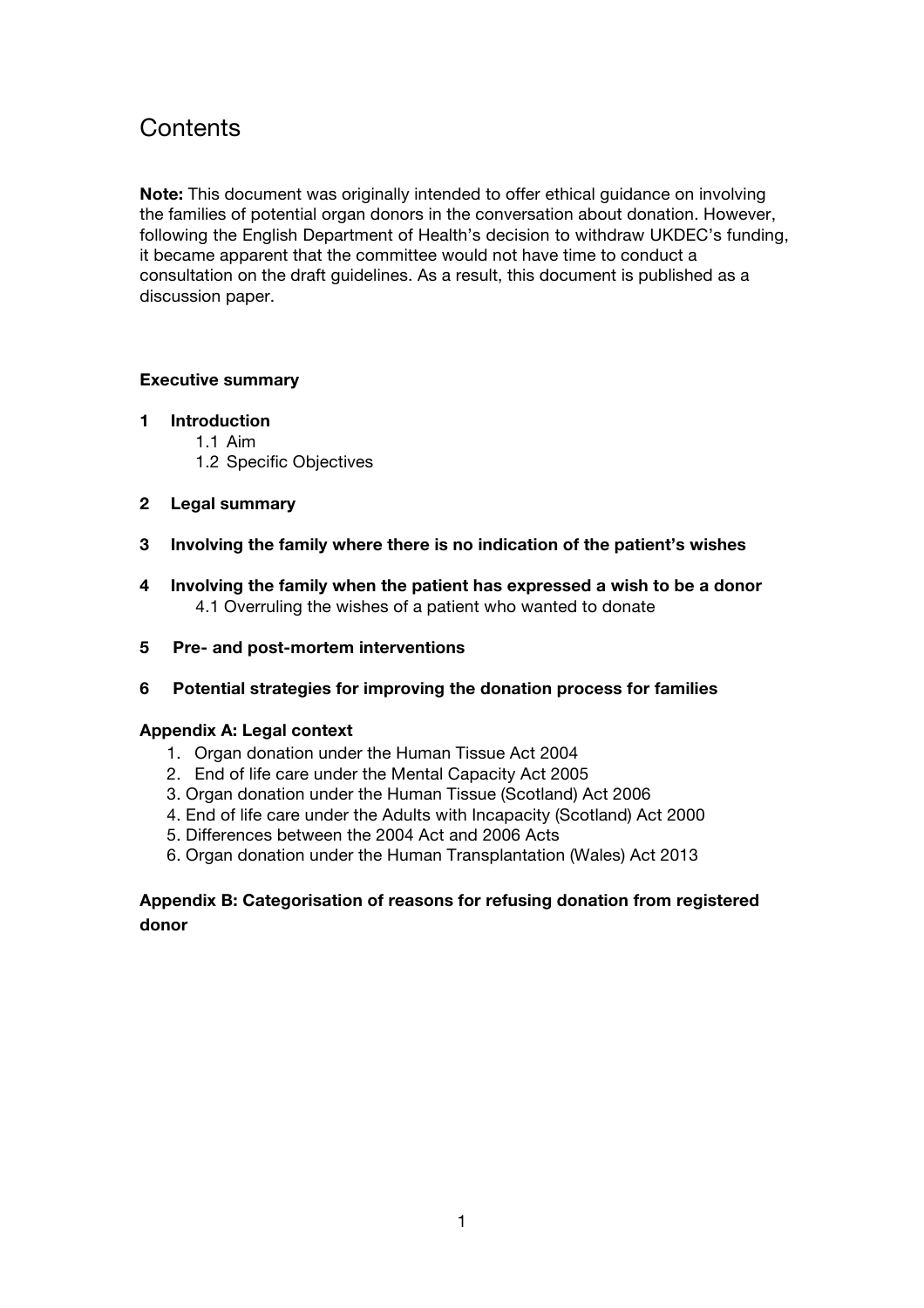# Executive Summary

The aim of this discussion paper is to describe and analyse the role played by the family in organ donation, identify ethical issues, and suggest how processes involving the family could be improved in order to minimise the stress placed on families in this context, while also respecting any wishes of patients regarding donation.

As well as providing a recent social and medical history for the patient, the family can play one of two major roles in the donation process. First, if there is no evidence regarding whether a patient wanted to donate, a family member must make the decision regarding whether to donate (except in Wales, where consent can be deemed). Which family member should do this is dictated by a legal hierarchy. If there is evidence of a wish to donate on the part of the donor, for example from the organ donor register or of oral consent, the family's role should be limited to informing the assessment of whether donation would be of overall benefit to the patient.

We suggest six potential strategies that could improve the deceased organ donation process for families. See pages 16-18 for the full recommendations.

*1. Families should be placed at the centre of the donation decision-making process in ways that minimise their distress.*

*2. Those who wish to donate their organs should be encouraged not only to sign up to the register, but also to communicate their intentions to family members and friends.*

*3. The family hierarchies set out in law should only be used for their intended purpose of determining which relative is highest in the ranking of family members and friends where there is no evidence of a patient's wishes regarding donation. The family hierarchies should never be used to "rank" evidence from family members of a patient's wishes regarding donation.*

*4. Many of the reasons given for declining donation are not genuine overrules, but are actually new evidence regarding a patient's refusal to donate, or reasons for reassessment of overall benefit. Distinguishing between these categories could bring greater clarity to interactions with families and help to identify when attempts to overrule should be challenged. Furthermore, more information on the "other" category of reasons for refusal could be recorded by healthcare professionals.*

*5. Attempting to discuss reasons for declining donation is almost always appropriate when a family attempts to overrule a known wish to donate.*

*6. The organ donor register could be amended in several ways to help donors, professionals and families. For example, more information could be provided to those signing up to the register, and they could be given more freedom to indicate specific preferences when registering as donors. Strengthening the ODR in this way would provide better evidence regarding consent to / authorisation of donation.*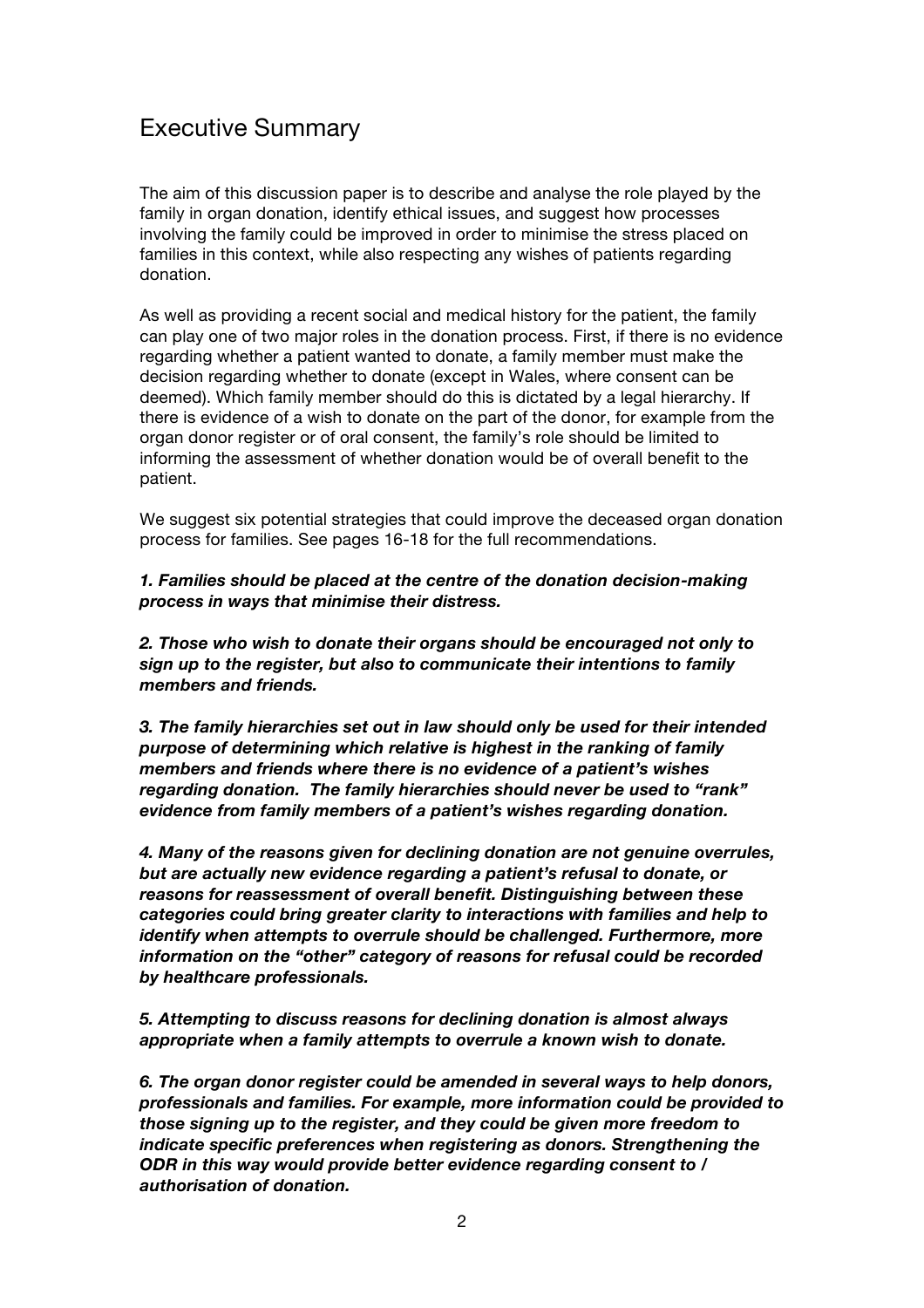# 1 Introduction

# **1.1 Aim**

The family plays a key role in the process of organ donation from deceased patients in the United Kingdom. The aim of this paper is to describe the role played by the family, identify ethical issues, and suggest how processes involving the family could be improved in order to minimise the stress placed on families in this context, while also respecting any wishes of patients regarding donation. It is hoped that the descriptive elements of this paper will provide useful context for families and healthcare professionals, and that our suggested future strategies will also further improve the organ donation process for families.

It should be noted from the outset that "family" is often used as more practical shorthand for both "family members" and "family and friends" in the clinical context. However, it is important to remember that the family is not a singular unit, but is rather composed of various individuals whose knowledge of the deceased and opinions concerning donation may differ. Furthermore, patients' friends may also be highly relevant to the consent process in deceased organ donation.

In this guidance we have used the term 'overall benefit' when describing the course of action most appropriate to a particular patient at a particular time (both before and after death). This follows the approach taken in recent GMC guidance on end of  $l$  life care,<sup>1</sup> and is intended to ensure that the points discussed are applicable to the legal frameworks throughout the UK. Other terms, such as 'best interests', are only used in the context of specific legislation on decision-making prior to death.

# **1.2 Specific Objectives**

 

With regard to the legislation, codes of practice and guidelines applicable in the four UK jurisdictions, this paper aims to consider and discuss several aspects of the family's role in donation. These include the following topics and sub-topics.

# *What is the role of the family where there is no indication of the patient's wishes*?

Relevant issues here include consent (authorisation in Scotland), the impact of families' values/beliefs/culture on decision-making and the implications for the donation process; and family conflicts, including a consideration of the current "hierarchy" of family members and friends set out in the applicable legislation.

*What is the role of the family where the patient has expressed a wish to be a donor either through registration on the organ donor register or by otherwise indicating his or her intentions*?

Issues here include: clarifying the role of the family in these circumstances; taking evidence from family members into account (regarding both the patient's wishes

<sup>&</sup>lt;sup>1</sup> Treatment and care towards the end of life: good practice and decision making, GMC, 2010, which came into effect on 1 July 2010.

 $2$  Walker W1, Sque M2. Balancing hope and despair at the end of life: The contribution of organ and tissue donation. J Crit Care. 2016; 32:73-8.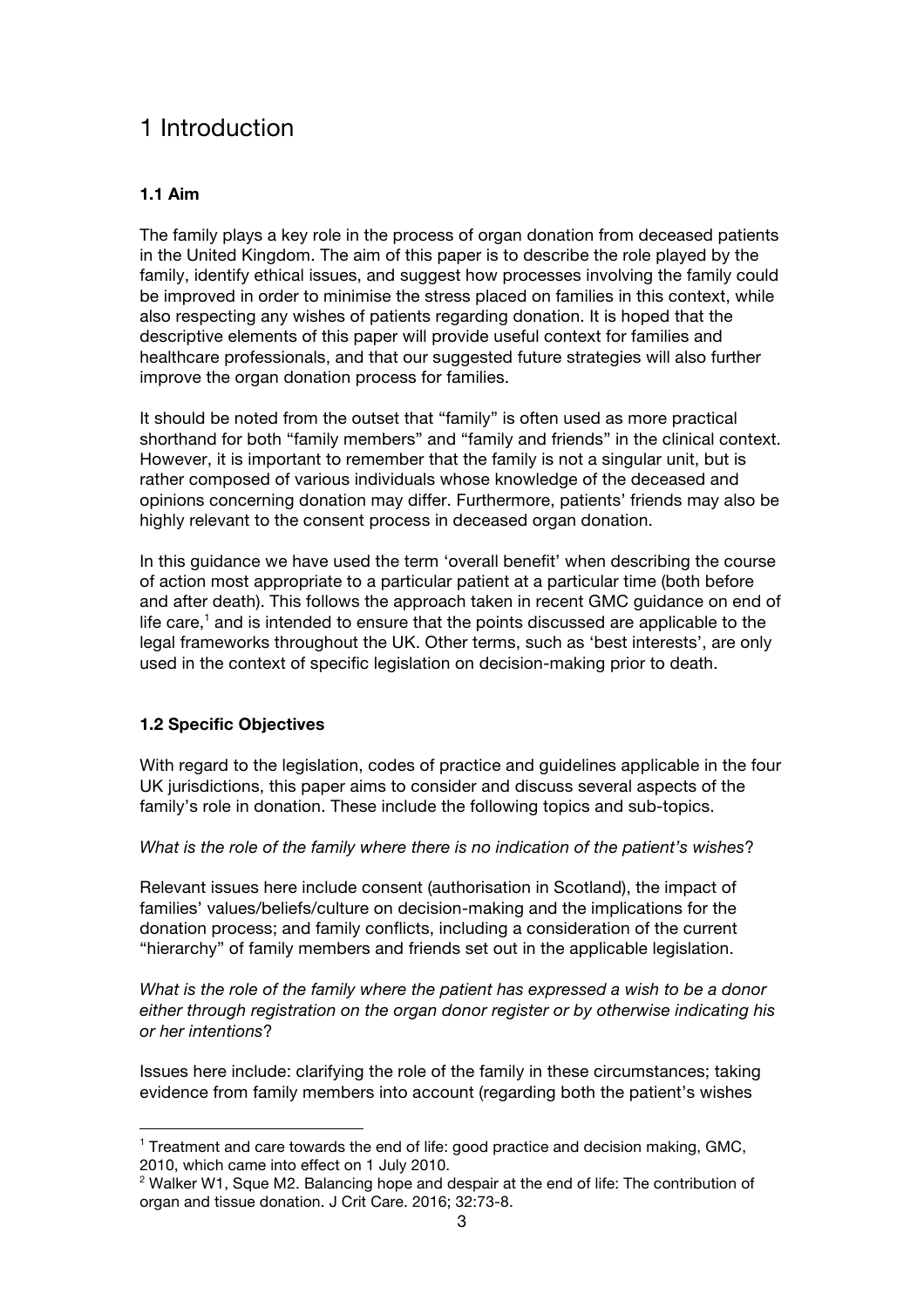and the family members' own views); the extent to which family members are able to "overrule" the wishes of the deceased, and why they do so; how to strike an appropriate balance between meeting family members' needs/expectations and fulfilling the deceased's wish to be a donor, including the various potential harms and benefits to be considered (including those to potential recipients); and family members' role in contributing to decisions about what course of action would be of overall benefit to the patient (e.g. on interventions to optimise organ quality/successful donation before or after death).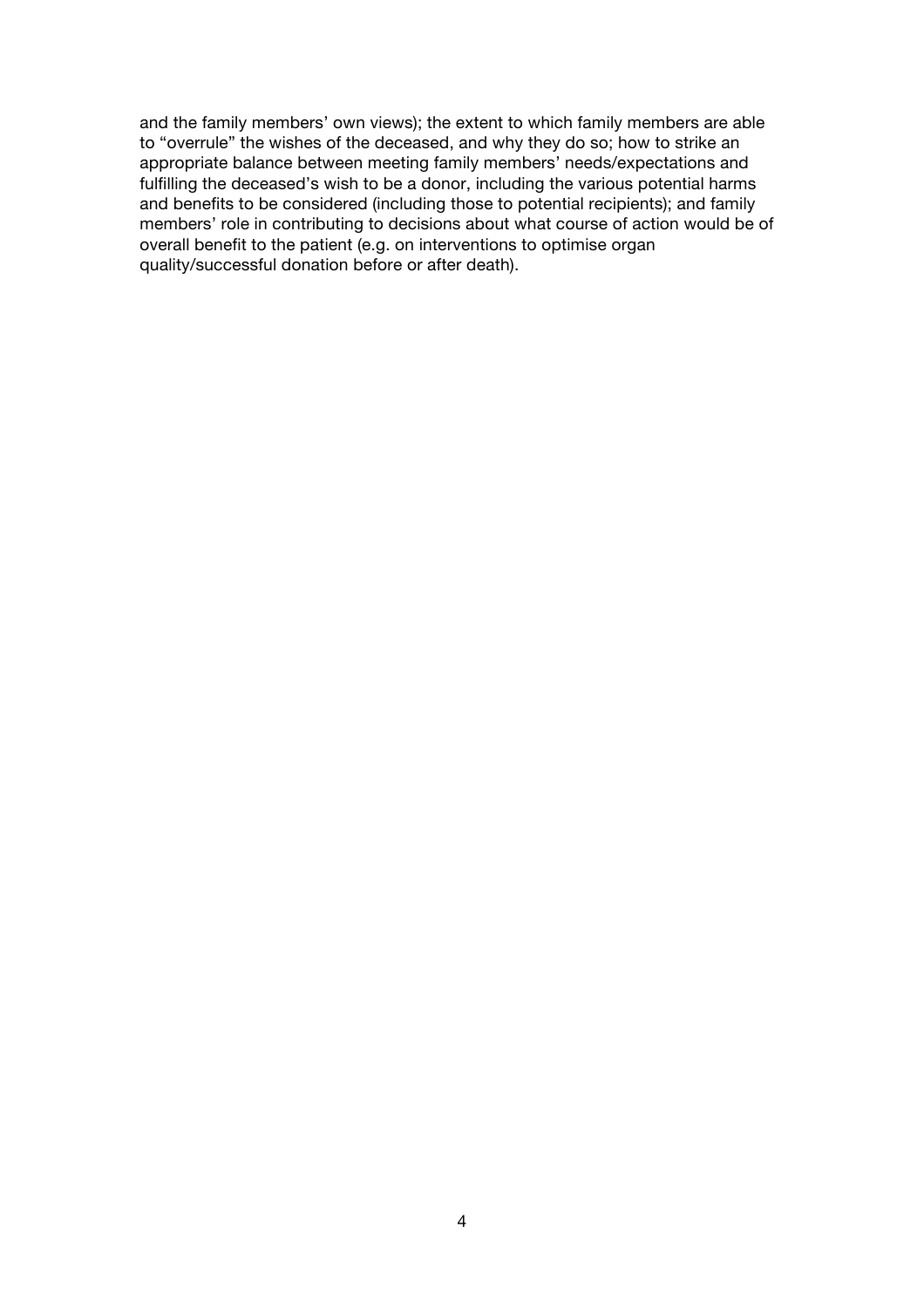# 2 Legal summary

#### *What does the law say about the family's role in donation?*

The relevant legislation differs in the different countries of the United Kingdom, but broadly speaking, there are two scenarios. If the patient has not recorded donation intentions on the organ donor register and the family and friends present no evidence regarding an intention to donate, a family member will be asked to make a decision because the patient is either unconscious and dying or deceased already and thus cannot express his or her donation decision directly. Which family member has the authority to make the decision is dictated by a hierarchy of different relatives (see Appendix on legal context for details.) Alternatively (but very rarely), the patient will have nominated a representative to make a legally effective decision about donation. This option does not exist in Scotland.

Since December 2015, deemed consent legislation applies in Wales (see below). This has altered the legal role of the family in Wales in cases where a donation wish has not been recorded. Some of the guidance in this paper is not directly applicable to the Welsh legislation but we hope it still offers helpful generic guidance.

The second scenario involves cases where the patient had recorded his or her wish to donate or family members present evidence of such a wish. This constitutes consent (or authorisation in Scotland) to donation and should normally be respected. In cases where the patient is a child who had registered a wish to donate, their consent has the same legal status as that of a registered adult donor. Appendix A provides details of the applicable legislation.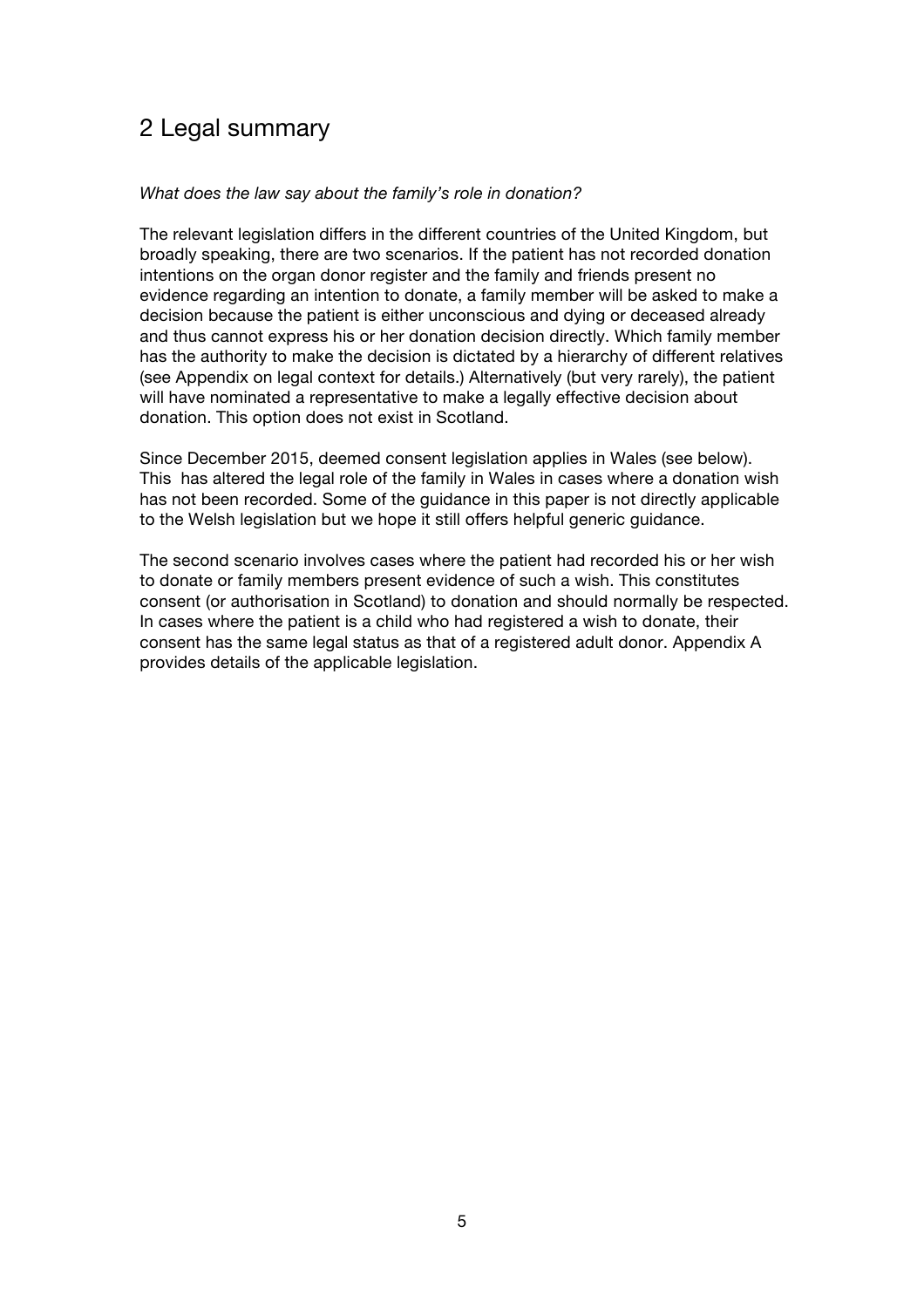# 3 Involving the family where there is no indication of the patient's wishes

# *How should the family be approached when there is no indication of the patient's wishes?*

Families are already in a potentially distressing situation even before donation is raised as a possibility, and all efforts should be made to provide appropriate bereavement support. Where a potential organ donor has not recorded his or her intentions on the organ donor register, families will normally be approached sensitively by a specialist nurse for organ donation (SNOD) or other clinical professional to establish whether the patient had orally communicated any wishes regarding donation, in line with NHS Blood and Transplant, Human Tissue Authority and National Institute for Health and Care Excellence guidelines. In cases where there is no registered intent and the family is unaware of any wishes in this regard, the SNOD will use the relevant hierarchy of relationships to determine which family member or friend will make the decision regarding donation. The discussion with the family will include a description of what is involved in the donation process, and particularly withdrawal of treatment, and what is involved in donation after brainstem death (DBD) or donation after circulatory death (DCD), including discussion of any relevant pre-mortem or post-mortem interventions (see section 5 of this paper). This decision-maker can then decide whether or not to proceed with donation. Discussion with family members and friends in these circumstances should be designed to support informed decision-making, regardless of whether the ultimate result is agreement to donation or a decision to decline to donate.

#### *Which family member has legal authority to make the decision regarding donation, in cases where there is no evidence of the patient's intentions?*

The hierarchies of relationships set out in the Human Tissue Act 2004 and Human Tissue (Scotland) Act 2006 (see Table 1, below) provide guidance regarding who should be approached to give consent or authorisation to donation in cases where the patient was not a registered organ donor, and no other evidence regarding their wishes exists.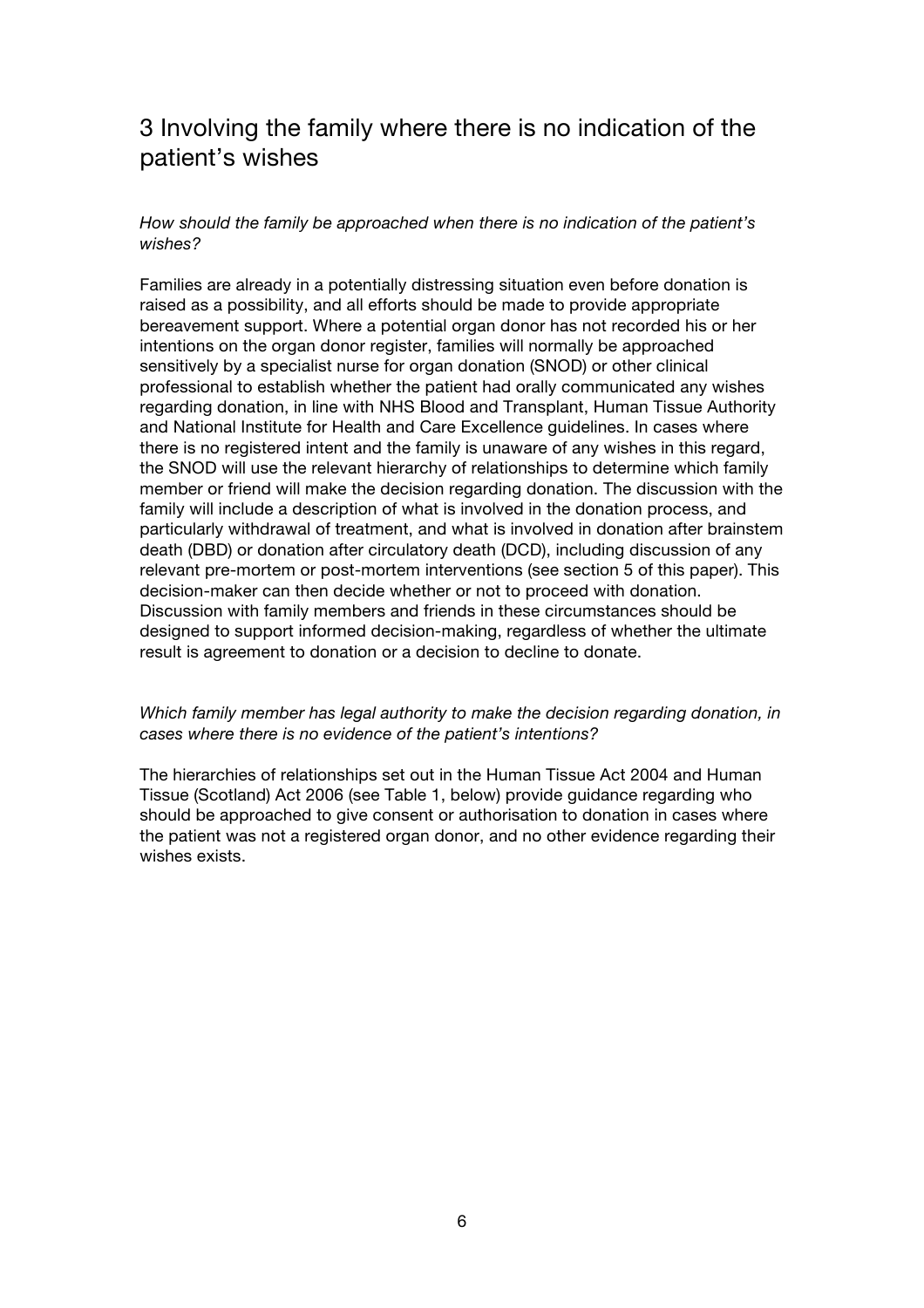|  |  | Table 1: Hierarchies of relationships in UK legislation |
|--|--|---------------------------------------------------------|
|  |  |                                                         |

| Human Tissue Act 2004                 | Human Tissue (Scotland) Act 2006            |  |  |
|---------------------------------------|---------------------------------------------|--|--|
| 1. spouse or partner;                 | 1. spouse or civil partner                  |  |  |
| 2. parent or child;                   | 2. a person living as husband or wife for a |  |  |
| 3. brother or sister;                 | period of not less than 6 months;           |  |  |
| 4. grandparent or grandchild;         | $3.$ child;                                 |  |  |
| 5. child of a person falling within 3 | 4. parent;                                  |  |  |
| (brother or sister)                   | 5. brother or sister;                       |  |  |
| 6. stepfather or stepmother;          | 6. grandparent;                             |  |  |
| 7. half-brother or half-sister;       | 7. grandchild;                              |  |  |
| 8. friend of longstanding.            | 8. uncle or aunt;                           |  |  |
|                                       | 9. cousin;                                  |  |  |
|                                       | 10. niece or nephew;                        |  |  |
|                                       | 11. a friend of longstanding.               |  |  |
|                                       |                                             |  |  |

These hierarchies provide a legal framework for staff who must approach families for consent or authorisation. However, it is important to note that Tthese hierarchies should not, however, be applied outside the context for which they were designed (see section 4.1).

# *What happens if family members disagree about donation in cases where the patient's wishes are not known?*

In some cases, other family members might want to prevent donation going ahead even if the one who is highest in the hierarchy agrees to donation; alternatively, some family members might want donation to proceed where the highest-ranked relative does not want to give consent/authorisation. Where there is disagreement about donation, the family member who ranks highest in the applicable hierarchy has the legal authority to make the decision. However, it might be difficult not to accede to the wishes of other family members. SNODs and other staff should try to help families achieve a consensus, with a view to supporting the family member who ranks highest in the hierarchy to make a decision. The role of the SNOD should be to support the family as a whole, whatever the decision about donation. The default position should not be that the views of family members who feel uncomfortable about donation should be given greatest weight.

# *Are families asked to consent to / authorise anything else, apart from organ donation itself?*

Yes. Consent / authorisation is also sought for tissue donation (eg corneas and heart valves), for blood tests from the potential donor (including virology for transmissible diseases) and occasionally for removal of additional tissues such as blood vessels. Where appropriate, consent / authorisation to research intended to improve transplantation outcomes using donated organs is also sought.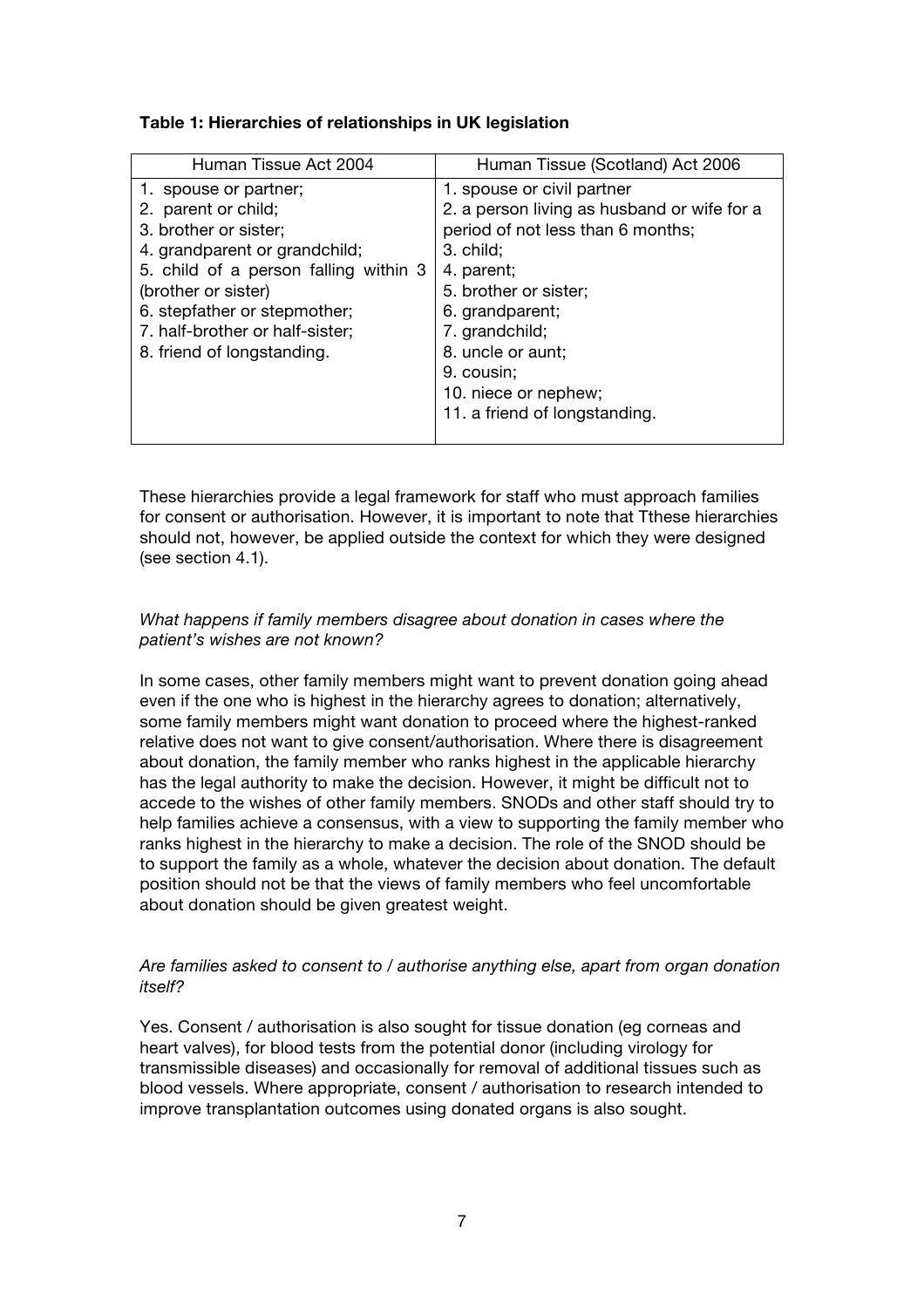#### *Could the results of blood tests have any implications for family members?*

In some cases the results of blood tests could be relevant for family members, as they could reveal information about exposure to viruses or about paternity. Family members may refuse to give consent to these tests for related reasons. However, in most cases the results will not have any such implications.

#### *What other questions are the family asked?*

As well as being asked about the patient's wishes (if any) regarding donation, the family will also be asked about his or her recent medical and social history which will inform the decision whether donation can take place.

# *Should families be informed about the potential benefits of donation to recipients or to family members?*

Yes. While some family members may already have considered the potential benefits of donation to recipients (and in turn to their families), many may be unaware that donation can save more than one life and benefit several people. Furthermore, many family members benefit from knowing that their relative's organs saved or improved the lives of others, and this knowledge can ease the bereavement process.2 Information about benefits to recipients and family members is relevant to making a decision about donation, and withholding it would do a disservice to families.

# *What should be done if the family requires religious guidance?*

Faith leaders play an important role in the community, and may be asked to advise families regarding the permissibility of donation within particular belief systems. For example, some persons of faith may assume that their faith is fully supportive of organ donation and will want to ensure appropriate end of life rituals are followed whilst organ donation takes place; whereas other people of faith might assume that donation is regarded as unholy, or forbidden by a sacred text. A faith leader could counsel them regarding these matters, and clarify any misunderstandings (both where there is no registered intention to donate and where there is).

# *What if no family members or friends can be contacted?*

 

If family or friends cannot be contacted then donation will not proceed, as consent / authorisation must come from someone on the relevant hierarchy. In Wales, consent can be deemed in the absence of family members but any organs donated would be treated as higher-risk due to the lack of information about the patient's medical and social history.

 $2$  Walker W1, Sque M2. Balancing hope and despair at the end of life: The contribution of organ and tissue donation. J Crit Care. 2016; 32:73-8.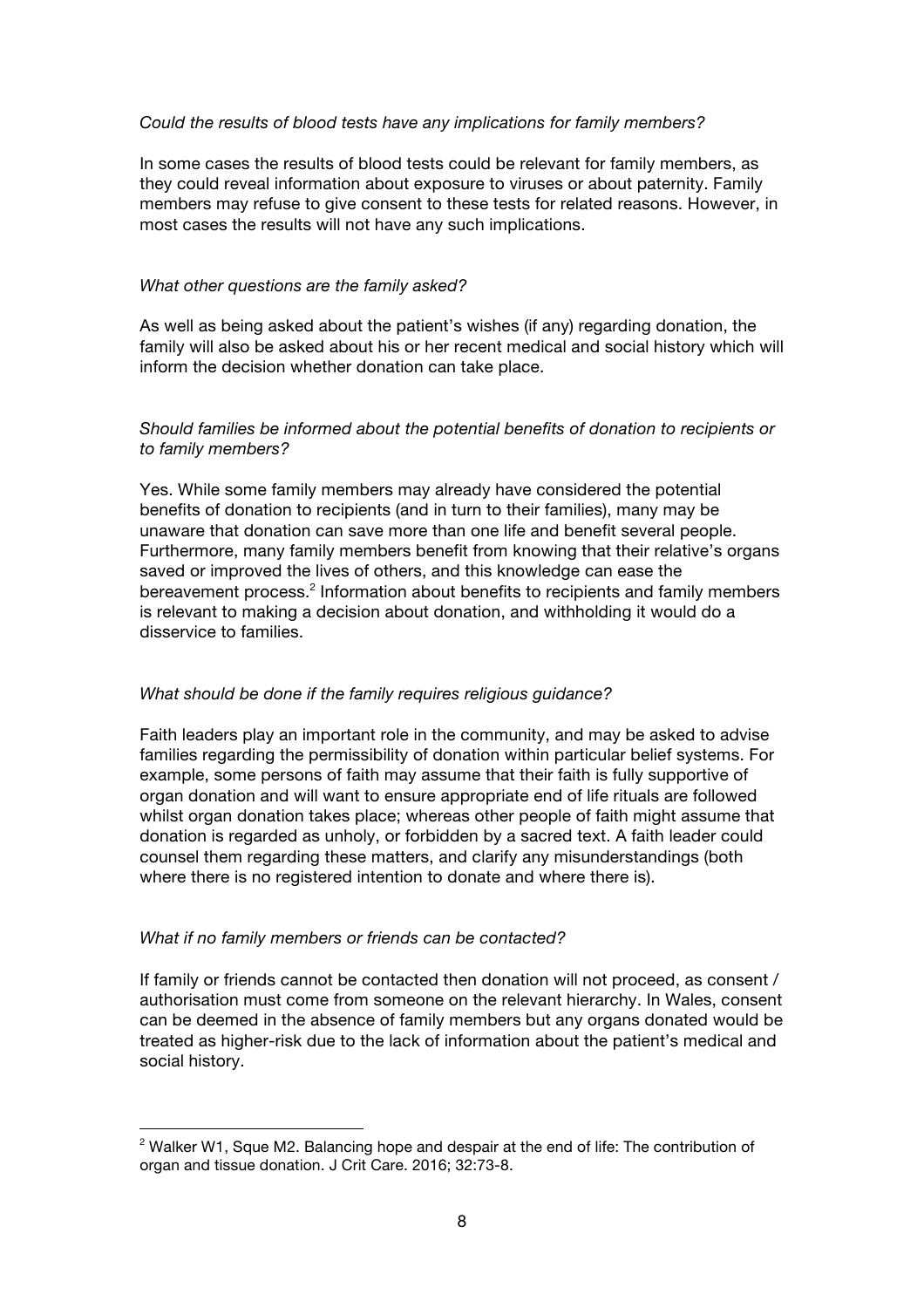# 4 Involving the family when the patient has expressed a wish to be a donor

*What is the role of the family when the patient was a registered organ donor or had communicated their intention to donate to a family member?*

As in cases where there is no evidence of donation intentions, the family is usually approached by the clinical team and a SNOD. When informing family members of a patient's prior decision to consent to or authorise organ donation, the SNOD should assume the family will support this decision. Whoever is speaking to the family is advised to "obtain a hard copy of the ODR registration where possible, to use as a guide for the patient's family, when confirming the first person consent of specific organs and/or tissues."3

#### *What happens if the family states that the patient had changed his or her mind about donation since registering an intention to donate?*

If the patient registered consent/authorisation to donation on the ODR but the family state that the patient has since changed his or her mind, the family is asked to provide 'relevant information' to support this. The family will be asked why they thought that to be the case, why the person would have objected and what evidence they have to show this is the case. Normally no documentary evidence will be available and the evidence will be based on the family recollecting significant or otherwise relevant conversations with the patient. The evidence should be of the views of the potential donor him or herself (see section below on new evidence of refusal), and should appear to be credible.

#### *Are families asked to consent to / authorise some procedures even if the patient was on the register?*

Yes. Legally, the patient's first-person consent / authorisation as indicated by the register is sufficient for any procedures necessary to support donation. However, SNODs will normally also ask families for written consent (evidenced by a signature) to taking specific blood vessels and virology testing (the results of which could have implications for family members) and where appropriate to consent to research intended to improve transplantation outcomes using the donated organs. In such situations, the HTA hierarchy will be used to establish which family member should provide consent. 4

#### *What if no family members or friends can be contacted?*

If family or friends cannot be contacted but the patient had registered an intention to donate (and in Wales where consent can be deemed), then donation may not proceed unless a recent medical and social history can be obtained from another

<sup>3.</sup> NHS Blood and Transplant form MPD902/2.

<sup>4.</sup> NHS Blood and Transplant. Consent – Solid Organ and Tissue Donation (Form FRM4281/3.2).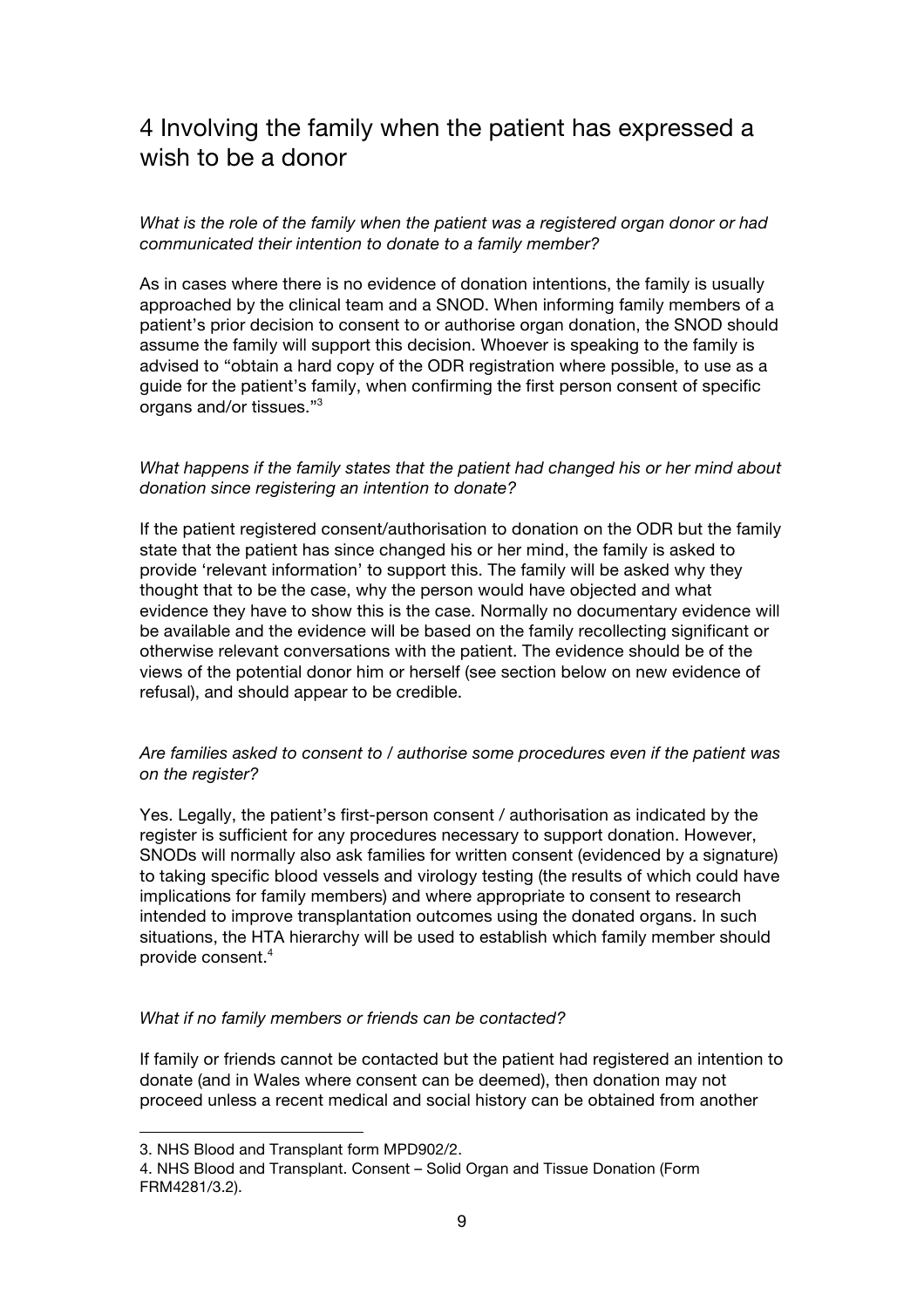source such as the patient's GP.. If donation does go ahead the patient will be treated by default as a "higher-risk" donor, which might mean that donation will not go ahead in some circumstances.

# *What if family members do not wish to take part in any donation discussion?*

In some cases the relatives of someone who is known to have consented may not oppose donation, but do not want to answer social and health questions about the patient. It is not ethically acceptable to put pressure on them to become part of the donation process in such cases, but they should be informed that the patient will be regarded as a "higher-risk" donor because family members do not wish to answer these questions.

# **4.1 "Overruling" the wishes of a patient who wanted to donate**

# *What happens if family members object to donation in cases where the patient was a registered donor?*

Families can object to donation for a variety of reasons. The appropriate response to an objection to donation depends on the reason given for objection. Frequently, any reason given by a family for objecting to donation from a registered donor is described as an "overrule" or "veto" of donation. UKDEC suggests that many objections which are classified as "overrules" are not overrules at all (see Appendix B for a detailed analysis). In many cases the family is actually presenting new **evidence of refusal** to donate. In others, the family might claim that the context of organ donation has changed or is different from what the donor probably anticipated, meaning that it may be necessary to **reassess the overall benefit to the patient**. Some attempts to prevent donation are indeed **genuine overrules** which reflect the wishes of the family members rather than those of the patient**.** In the following discussion we suggest how to involve families in each of these three different contexts; discussions with families may be made easier if distinctions between these three categories are borne in mind.

# *What should happen if a family attempts to stop donation because they say the patient no longer wanted to donate?*

In some cases, rather than overruling a wish to donate, families are presenting new **evidence of refusal** by the patient. Where family members state that the patient did not want to donate, or there is disagreement between family members regarding the patient's wishes, the issue to be decided is not whether to let the family overrule the wishes of a registered donor, but whether their evidence outweighs the recorded intentions of the patient. Where family members agree that the patient had expressed a refusal to donate since registering his/her donation intentions, donation should normally not proceed because there is strong evidence that the patient's wishes had changed. This is not an overrule; at most, it is a revision of the evidence for consent/authorisation. If family members present evidence of a wish not to donate which predates a subsequent recorded decision to donate, the family's evidence should not be determinative in the light of the patient's subsequently stated wishes. In cases like this, care should be taken to inform families sensitively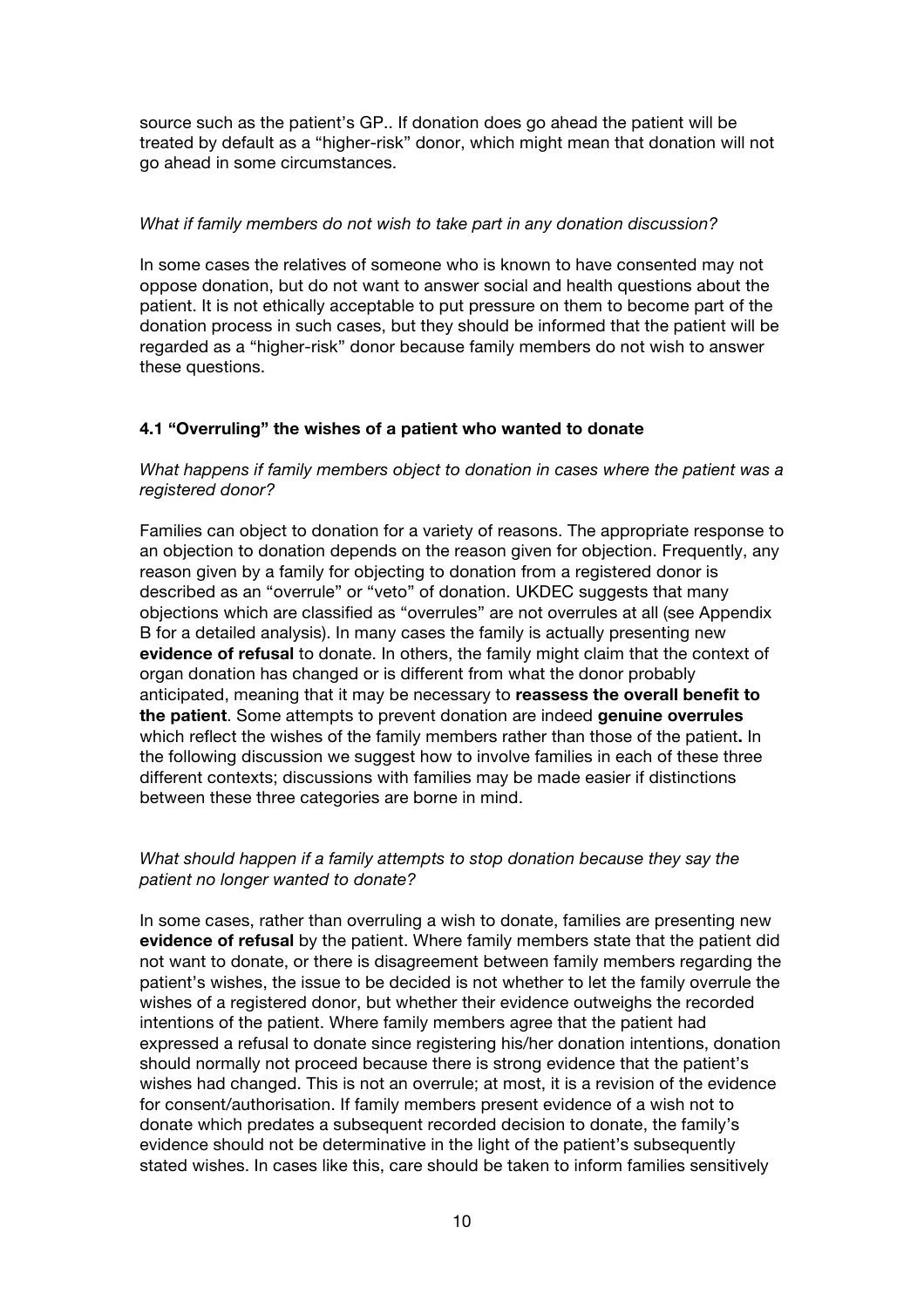that their evidence does not seem to reflect the most recently expressed wishes of the patient and that donation should therefore proceed.

#### *What should be done if there is disagreement within a family about whether a patient wanted to donate?*

Cases where family members disagree on the evidence about the wishes of the patient are more challenging. The temptation in situations of disagreement might be to abandon donation in order to avoid upsetting those who object to it. But family members who want to donation proceed may also experience distress if it does not. Where the donor had formally registered an intention to donate, the presumption should be in favour of donation rather than against it. Cases where there are competing claims of oral evidence are even more difficult. Normally the most recent evidence should be treated as the most persuasive, but in some cases older evidence may appear to be stronger. In such cases healthcare professionals will have to weigh carefully the competing claims before making a decision regarding which evidence should be regarded as more persuasive.

#### *Is it appropriate to use the family hierarchy in situations where someone wants to overrule donation?*

Where family members disagree about the patient's wishes, the hierarchy of family members and friends should *not* be applied to 'rank' evidence. The hierarchies are intended to determine who should make the decision regarding donation in cases *where it has already been established that there is no record of consent or refusal from the patient and no nominated representative*. Using the hierarchy to determine whose evidence about donation decisions should be treated as paramount is inappropriate, as this is not its intended purpose. The strength of evidence given by different family members should be considered on its own merits.

#### *What should happen if a family claims that a patient would not have wanted to donate in these circumstances?*

Family members may agree that the patient wanted to donate, but state that they do not want to proceed with donation in this specific context or that they believe the patient would not have wanted to proceed with donation in this specific context. In such cases, there may be a case for **reassessing what course of action would be of overall benefit to the patient** in the particular circumstances**.** Obtaining an initial consent from the donor or the family is not the end of the consent process, as time and circumstances can change. There is a range of tests and interventions that might need to be conducted, which involve a varying degree of invasiveness for the patient and sacrifice for the family. For example, measuring a patient or conducting on-going monitoring of the heartbeat are unlikely to change the assessment of overall benefit. But in situations where the donation process will take a prolonged amount of time, invasive procedures are required to facilitate donation, or the family will be unable to stay with the patient after death, whether continuing with donation would still be of overall benefit to the potential donor might need to be reconsidered.

Another important factor is whether the donation pathway is DBD or DCD. In the case of the latter it might be some time before treatment is withdrawn and the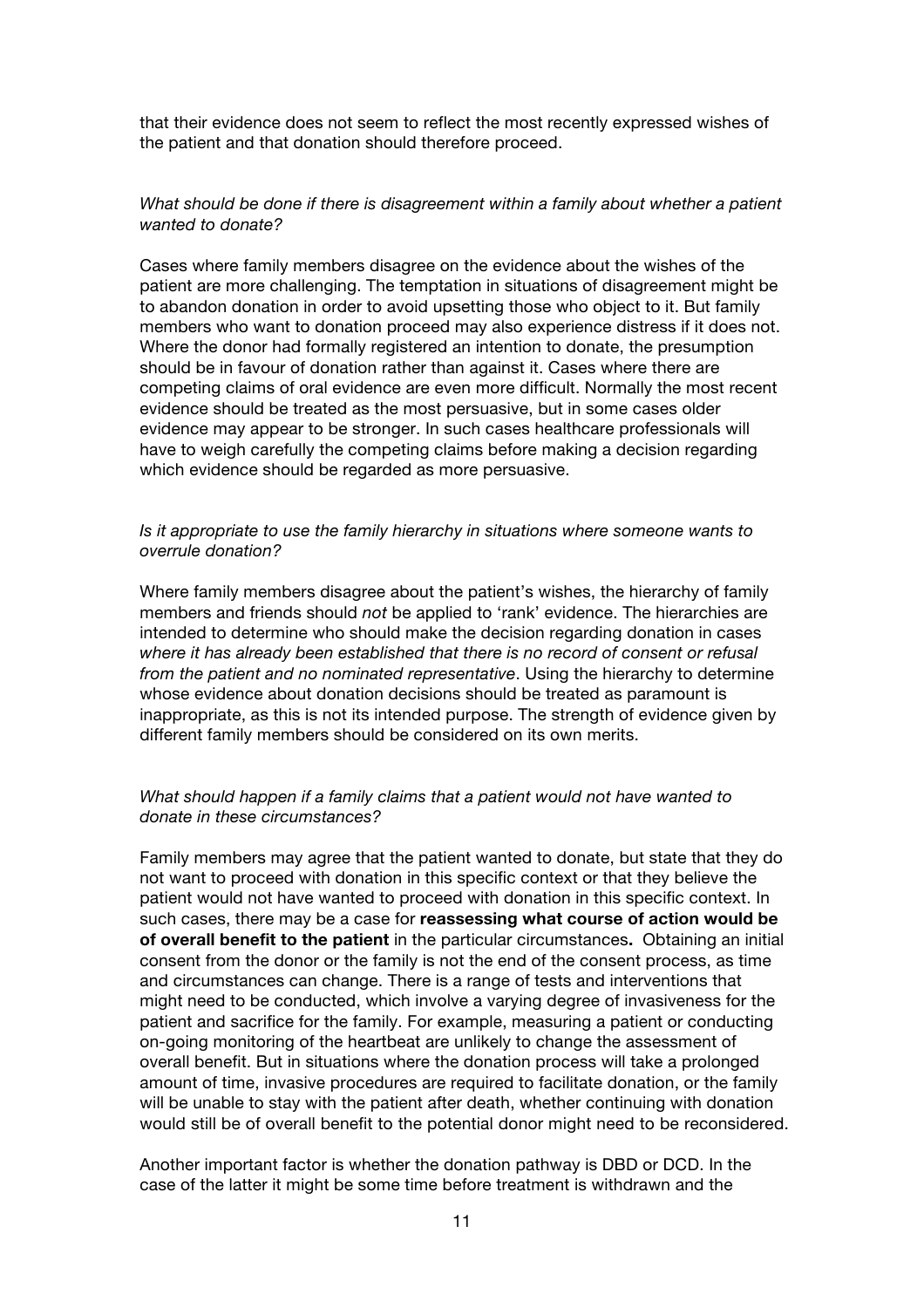patient might not die in a time frame that allows for donation, creating genuine uncertainty. The family can experience several misfortunes; first the unexpected loss of a relative, then the protracted process of saying goodbye, and then also potentially finding that the chance for some comfort from donation proceeding cannot be realised. In such cases, especially where the chance of donation proceeding is low, clinicians might decide not to proceed with donation. This is not an overrule, but a re-evaluation of what would be of overall benefit to the patient, all things considered: although he or she had expressed a wish to donate, the specific circumstances mean that donation would no longer be of overall benefit. In this context, it is worth noting that even well-informed potential organ donors might be unaware that donation can take a very long time, or of the different pathways involved in DBD and DCD. A patient who would otherwise wish to be a donor, might not wish to be one in circumstances that were very burdensome or additionally distressing for his or her family. For example, a patient might have assumed that s/he would be declared brain-stem dead before any approach was made to the family. As such, although the patient wanted to donate, he or she might not have realised just how distressing the process could be for their family. These factors make re-evaluation of overall benefit an important aspect of deciding whether to proceed with donation. (For more detailed discussion of assessing overall benefit, see other UKDEC guidance.<sup>5,6</sup>)

#### *How can it be determined whether donation is of overall benefit to the patient?*

Whether it is no longer of overall benefit to the patient to proceed with donation will often be difficult to determine. The most important factor in these circumstances is likely to be the strength of the patient's wish to donate. If the patient had told all family members and friends that he or she wanted to donate "no matter what", then there should be a strong presumption in favour of donation. In cases where the only evidence is an entry on the organ donor register, it can be more difficult to assess the strength of the patient's wishes. However, an entry on the register still constitutes consent / authorisation and health care professionals must be careful not to abandon the donation process only because family members raise objections or are very upset.

If a family member were to say something like "yes, he wanted to donate, but not to the extent that he'd want us to wait for so long", this might seem to be new evidence of refusal to donate. However, concerns like this should rather be balanced in a reassessment of overall benefit. This will avoid "second-guessing" the donor's intentions at the evidence assessment phase, and allow for a more holistic assessment of overall benefit in cooperation with family members should the need arise because of DCD or a particular technical intervention.

*How can healthcare staff balance protecting the family from distress with respecting the patient's wish to be a donor?*

<sup>5</sup> AOMRC. Interventions before death to optimise donor organ quality and improve transplant outcomes: guidance from the UK Donation Ethics Committee. <sup>6</sup> AOMRC. An Ethical Framework For Controlled Donation After Circulatory Death. Guidance from the UK Donation Ethics Committee.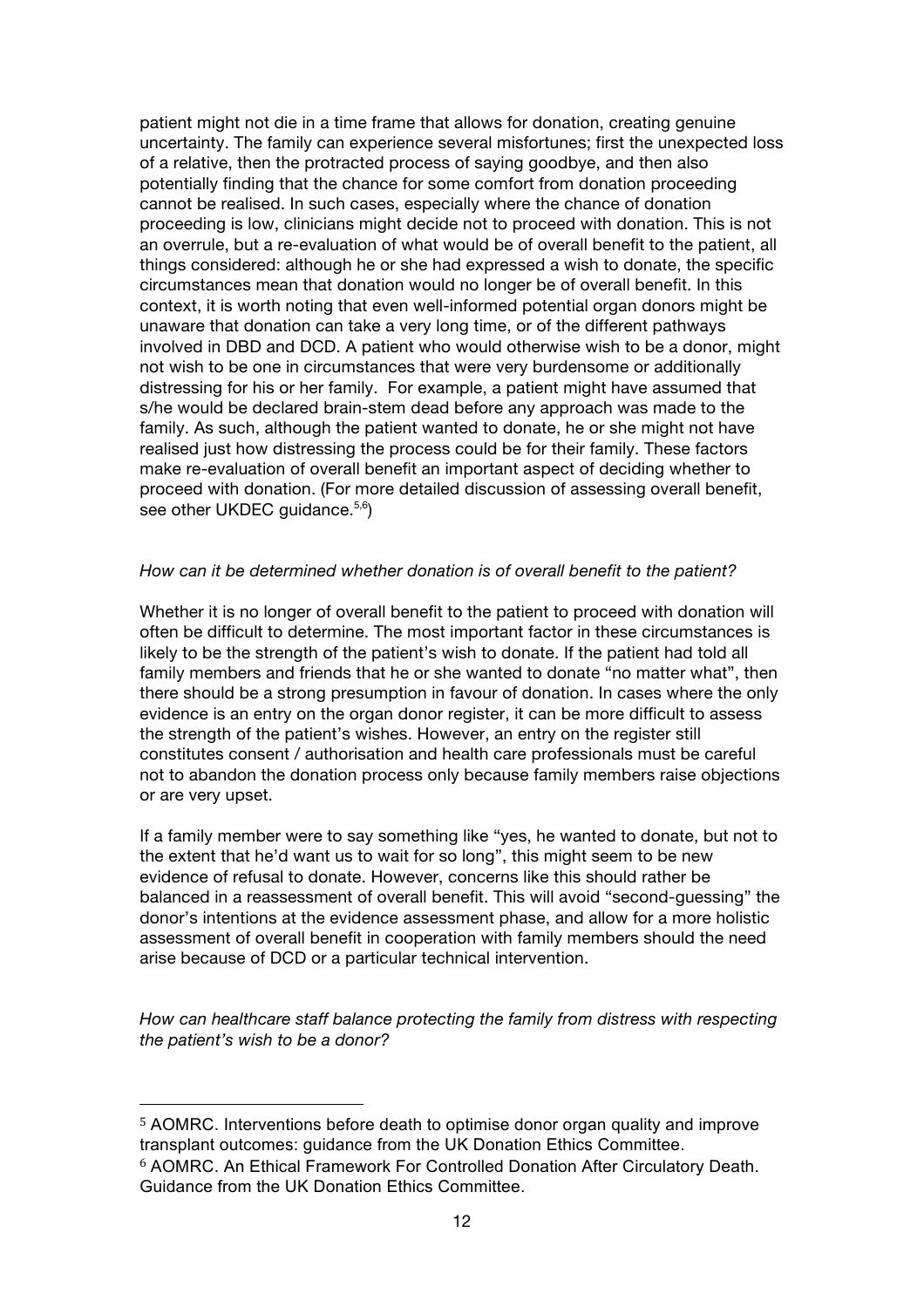Familial distress should not automatically prompt the conclusion that donation is no longer of overall benefit to the patient for at least two reasons. Families can be expected to be upset at the loss of a relative, and allowing distress alone to determine overall benefit decisions may not honour the dying patient's expressed decision. Patients who intended to donate may also have anticipated that their families will be upset at their deaths, and potentially also at the thought of donation. Objections should be explored so that any misconceptions are clarified to ensure the family is properly informed about the donation process. Some distressed relatives may attempt to overrule donation (see genuine overrules, below).

#### *Isn't going ahead with donation always of overall benefit to a patient?*

It seems reasonable to suppose that people would want to, or even perhaps ought to, save lives or improve the quality of the lives of others if they can do so at relatively little cost to themselves. However, this attitude fails to take into account that people may not care so much about those who are 'morally distant' from them, such as potential recipients of organs whom the patient has never met. While a case could certainly be made that the needs of such potential recipients are morally significant, an assessment of overall benefit must be patient-centred and based solely on consideration of the patient's wishes, feelings, beliefs and values.

## *Is it permissible to let families overrule donation even when doing so would not be of overall benefit to the patient?*

Only in very rare cases will a "**genuine overrule**" be appropriate, that is one which is based on the family's own wishes rather than those of the patient. In cases where a family member or members themselves object to donation proceeding, they should be encouraged to accept the patient's wishes and focus not on their own wishes/values/beliefs but on those of the patient. If a family has discussed options and been provided with information but still wants to overrule despite having been challenged, an overrule may have to be permitted. However, some of the reasons given in this category (see Appendix B) appear to be based on misunderstandings or biases, and could perhaps be addressed given careful conversation with families.7

In some cases, it will be unclear whether a given reason calls for an assessment of overall benefit or is really an attempt to overrule. For example, it might be objected that "family did not want surgery to the body" should be considered as an argument for reconsidering the overall benefit to the patient. However, if a patient wanted to donate, that clearly requires surgery, and it would seem disrespectful to the patient to let the family overrule donation on those grounds alone. However, there are other aspects of the donation process which the donor could not necessarily have anticipated – such as some of the interventions or understanding how long a family is able to stay with a donor's body after death. If a family wishes to stay with the patient after death, that is normally possible in the case of donation after brain death but not in the case of donation after circulatory death (because of the need to retrieve organs quickly). These factors are contingent upon the specific circumstances of donation, and they are not factors that the typical donor could

<sup>7.</sup> Shaw D and Elger B. Persuading Bereaved Families to Permit Organ Donation. Intensive Care Medicine, 2013, doi: 10.1007/s00134-013-3096-4.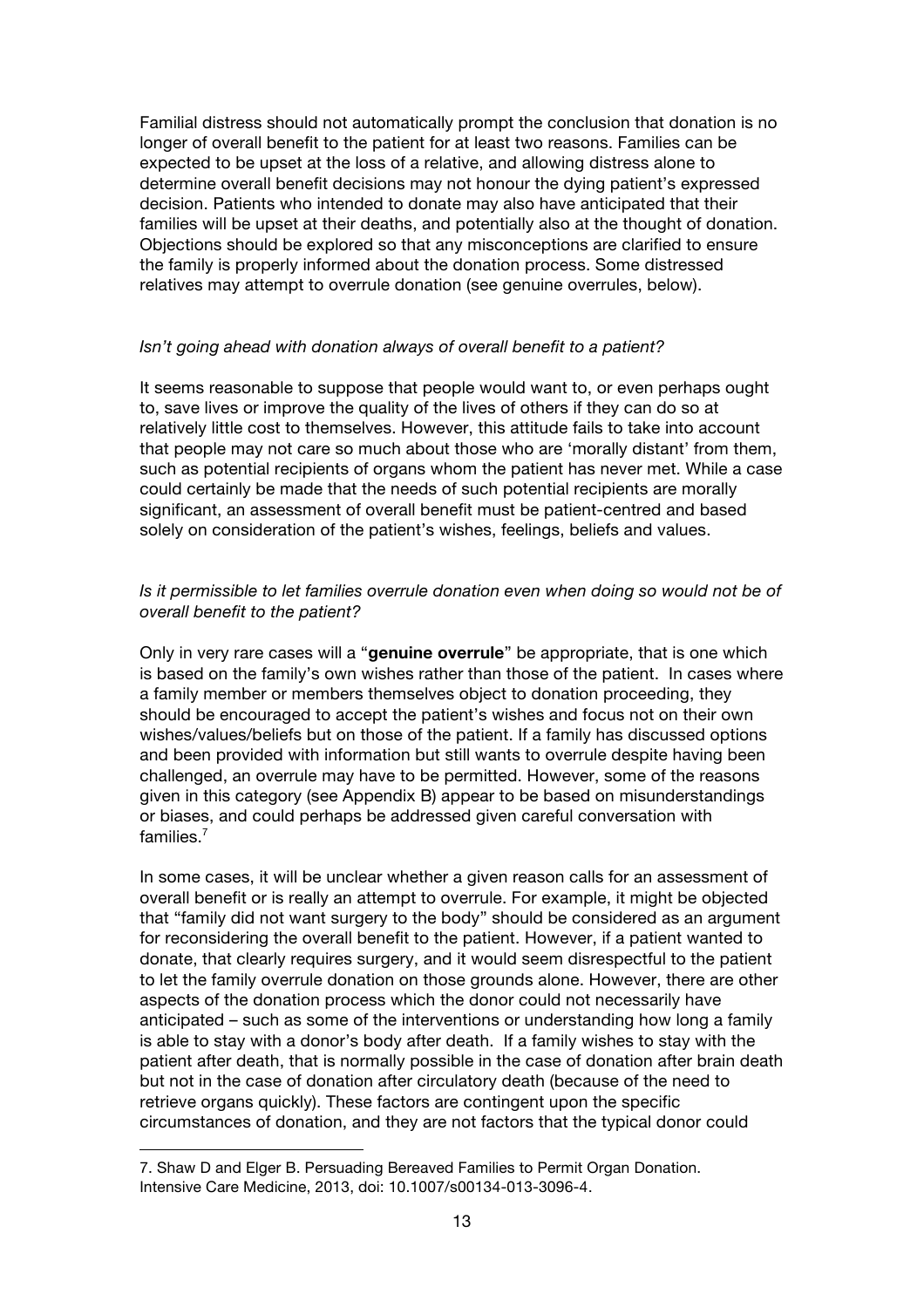have anticipated in the same way as surgery to facilitate donation. In cases where the family cites a religious motivation for wanting to overrule donation, it may be important to emphasise that it is the beliefs of the deceased, not of themselves, that should be decisive. Faith leaders and chaplains could play an important role in such cases (see next section.)

(Some of the reasons given in an attempt to overrule might in a specific case be good grounds for reassessing overall benefit – for example, if the family argue (based on their knowledge of the patient's wishes, feelings, beliefs or values) that s/he would not have wanted to carry on with donation if the family disagreed about going ahead with it. However, in most cases these reasons will constitute an attempt at a genuine overrule because they appeal to family member's wishes rather than those of the patient (see Appendix B). It might also be argued that "family was divided over the decision" might suggest that this reason should be placed in category 1, but it is not obvious that this reason refers to contradictory accounts of the evidence for or against donation).

#### *Should a strong initial refusal from a family be respected, if no reasons for wanting to overrule donation are provided?*

One reason that is sometimes given for permitting an overrule is "strong refusal – probing not appropriate". This is problematic because even a strong refusal may be based on a misunderstanding. We suggest that sensitive discussion with families is almost always appropriate, regardless of how strongly initial refusal is expressed. Indeed, NHSBT guidance states that 'It is perfectly reasonable (and is in fact good practice) to probe initial family negative responses, as these may be based on misunderstanding, poor information or on remarks taken out of context."8 However strong an initial refusal, experience suggests that a strong initial refusal may change once more information is provided to the family.

It is also possible that families might initially acquiesce to donation without really thinking about what it means because they are too upset or are trying to do what they think the clinical team wishes them to do. Equally, therefore, an initial acceptance should not be taken as signifying that family members do not need to be provided with full and comprehensive information about what donation involves. All decision-making about organ donation should be adequately informed, whether or not the provision of information will result in donation.

While families may find the initial suggestion of donation too distressing given the context of the sudden death of a relative, there is evidence that some families who refuse to permit or who overrule donation come to regret the decision.<sup>9</sup> In some circumstances, it may be appropriate to advise families sensitively that there is a possibility that they might come to regret overruling donation. Similarly, many families who permit donation have testified to the good that comes from their relative's gift as something of a "silver lining" to the loss of their relative.<sup>10</sup>

<sup>8.</sup> NHS Blood and Transplant. Approaching the families of potential organ donors. Best practice guidance. www.odt.nhs.uk/pdf/family\_approach\_best\_practice\_guide.pdf

<sup>9.</sup> Morais M, da Silva RC, Duca WJ (2012) Families who previously refused organ donation would agree to donate in a new situation: a cross-sectional study. Transp Proc 44(8):2268– 2271.

<sup>10.</sup> Evidence from UKDEC member in contact with families of deceased donors (DC).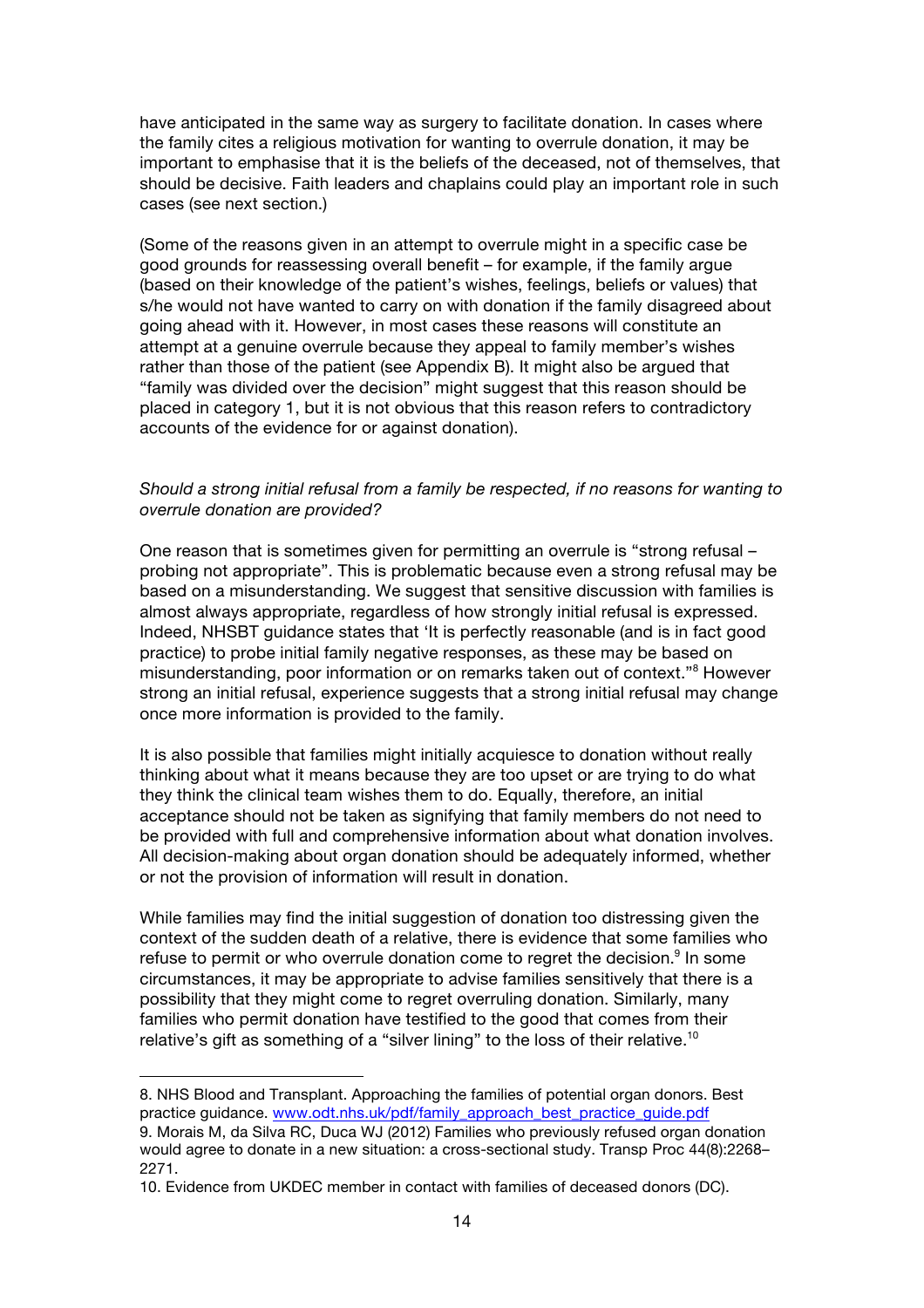# *What happens if the family want donation to take place but there is evidence that the patient did not?*

If the patient had communicated a refusal to donate, his or her family would not normally be able to overrule this refusal. However, if the family provided persuasive evidence of consent to donation which was more recent than the earlier refusal (whether registered or not), donation could be considered. It should be noted, though, that this would not be an overrule, but new evidence of consent to donation. In such cases the patient's most recently expressed wishes should be respected. In contrast, if the patient has made a decision not to consent to donation but the family wants donation to go ahead, the donation cannot proceed as the patient's decision is legally effective. In summary, new evidence of consent can supersede a refusal, but families cannot overrule refusal.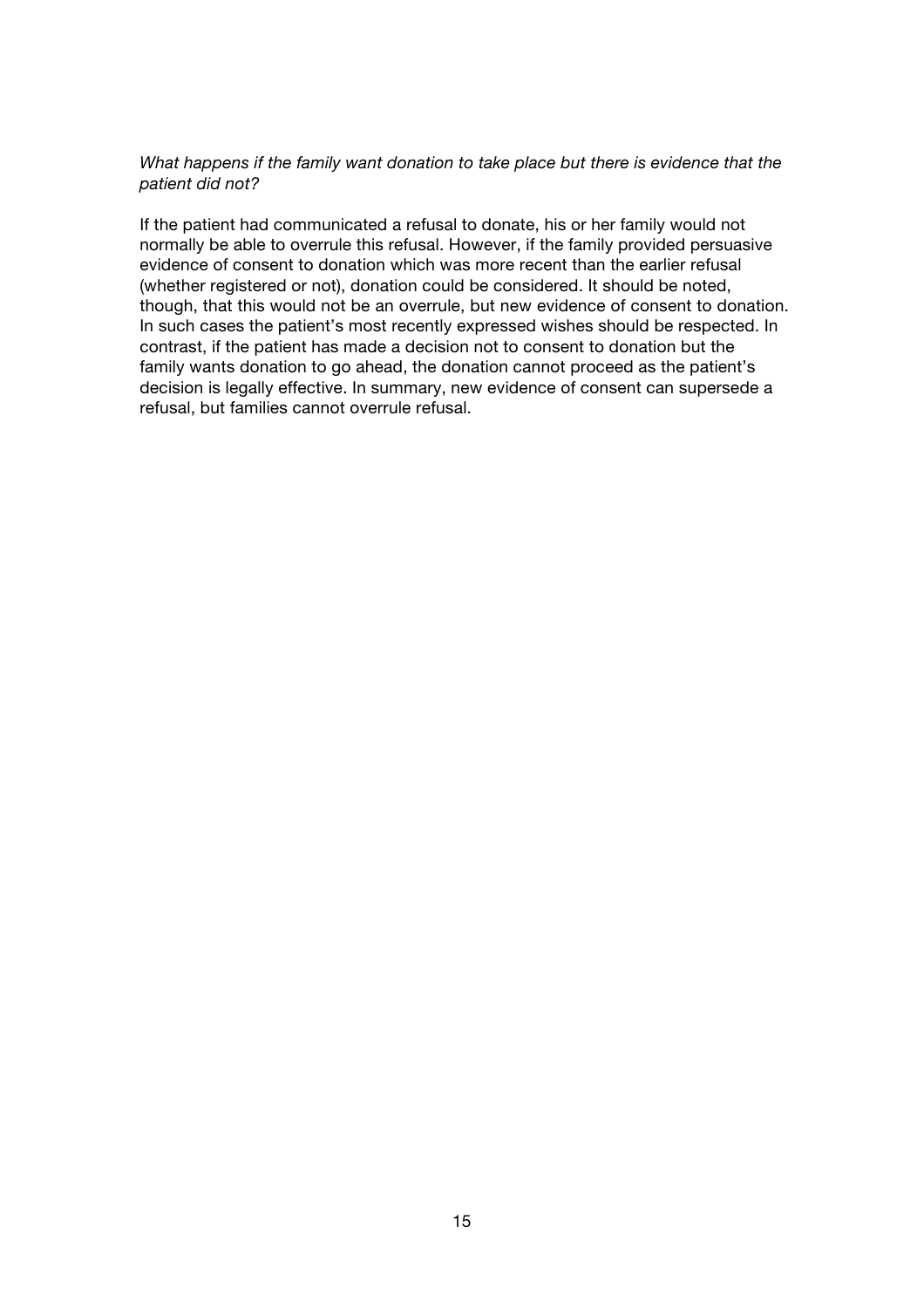# 5 Pre- and post-mortem interventions

Several pre- and post-mortem interventions may be necessary to increase the probability that donated organs will be effectively transplanted. UKDEC has issued guidance on the ethical and legal issues raised by such interventions, so we do not explore them in depth here. Generally, the family should, if they wish, be involved in discussion about pre- and post-mortem measures in order to inform assessments of the overall benefit to the patient. The stronger the patient's desire to become an organ donor, the greater the weight this evidence should be given in assessing whether a particular intervention would be of overall benefit to the patient.

# *Is it necessary to obtain the family's consent to each and every intervention required to optimise organ quality and improve transplant outcomes?*

No. Nonetheless, even where the patient is a registered donor or the family provides consent, all interventions or procedures should be subject to an assessment of overall benefit to the patient (see discussion in section 4.1).

#### *Which interventions might be necessary before death?*

Potential pre-mortem interventions in cases of DCD can be divided into two main categories, as described in the UKDEC generic guidance on interventions:

a) those which are integral to the withdrawal of life-sustaining treatment ('WLST-integral'), for example extubation or sedation; and b) those which are independent of the withdrawal of life-sustaining treatment ('WLST-independent'), for example femoral cannulation or heparin. $11$ 

The acceptability of particular interventions to the patient can form part of the assessment of overall benefit to the patient, and the family will play an important role in this process. If a patient had expressed a strong wish to be a donor, this should affect the assessment of particular interventions that are required to facilitate or to optimise donation. For more details on the balancing of interests, benefits and harms, see the UKDEC generic guidance on interventions.

# *Which interventions might be necessary after death?*

 

There are also several post-mortem interventions (in the context of both DBD and DCD) which ensure that organs are not damaged by warm ischaemic injury, which occurs when insufficient blood reaches the organs. For example, if a patient is declared brain dead, but his heart then stops, cardiopulmonary resuscitation (CPR) could be used to keep the heart beating and avoid ischaemic injury. However, if the family were still present, it could be distressing for them to witness what looks like an attempt to bring the patient back to life soon after they have been told he or she is dead. Most registered donors will not have anticipated this possibility. However,

<sup>11.</sup> AOMRC. Interventions before death to optimise donor organ quality and improve transplant outcomes: guidance from the UK Donation Ethics Committee.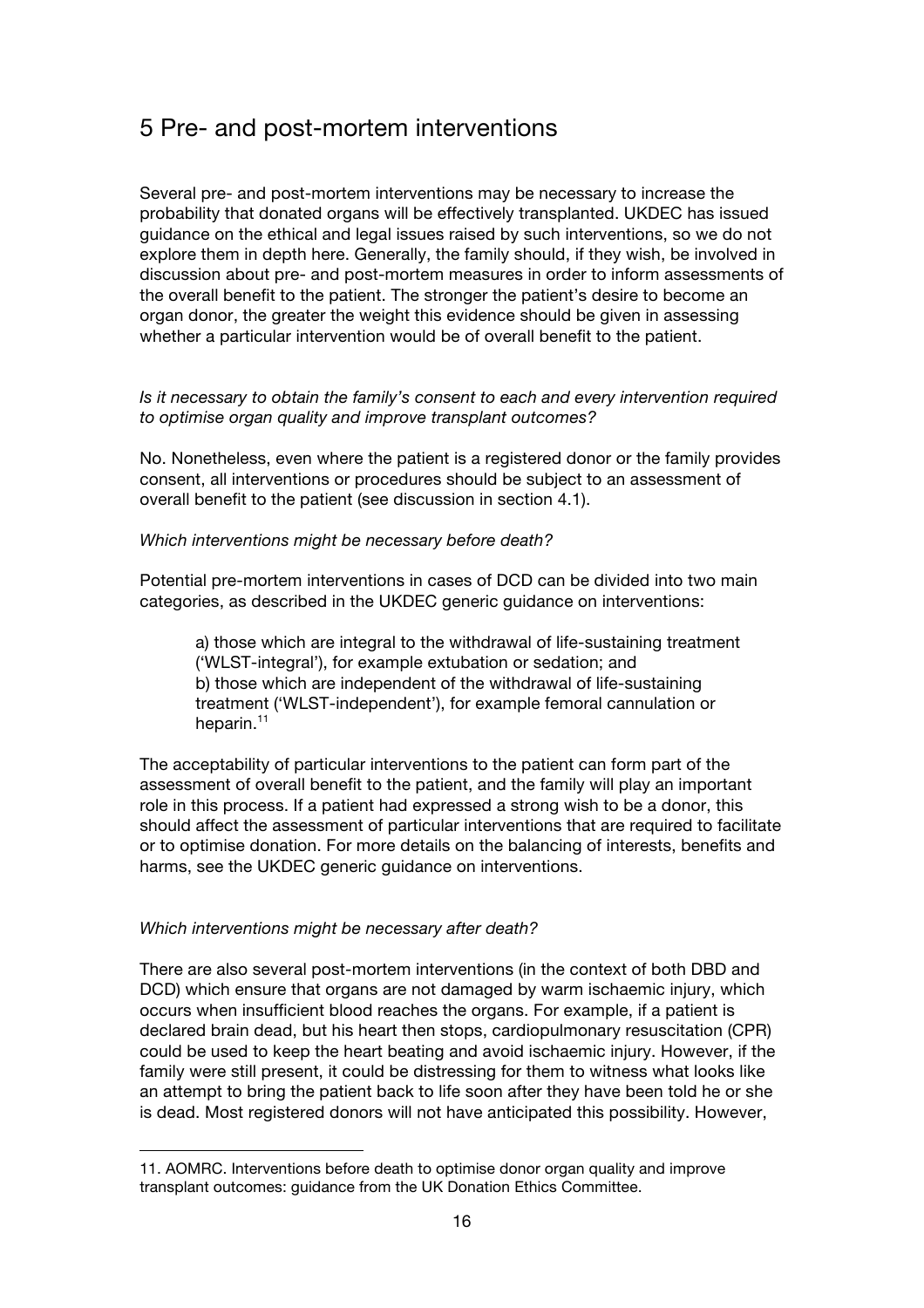CPR is less invasive than donation itself and in some cases will be essential to ensuring that donation occurs. Therefore, in line with UKDEC guidance on DBD,<sup>12</sup> "clinicians should discuss the potential difficulties that may arise and the limits of interventions after death with the patient's family." This also applies to other postmortem interventions such as extracorporeal membrane oxygenation (ECMO), which uses an external device linked to the patient to restore or maintain circulation following determination of death in order to prevent ischaemic injury. Other interventions similar to ECMO include full cardiopulmonary bypass and mechanical ventilation with oxygen to facilitate lung donation after DCD.<sup>13</sup>

<sup>12.</sup> AOMRC. An Ethical Framework For Donation After Brainstem Death. Guidance from the UK Donation Ethics Committee. ADD LINK

<sup>13.</sup> Manara AR, Murphy PG, Callaghan GO. Donation after circulatory death. Br. J. Anaesth. (2012) 108 (suppl 1): i108 i121. http://bja.oxfordjournals.org/content/108/suppl\_1/i108.full (table 6)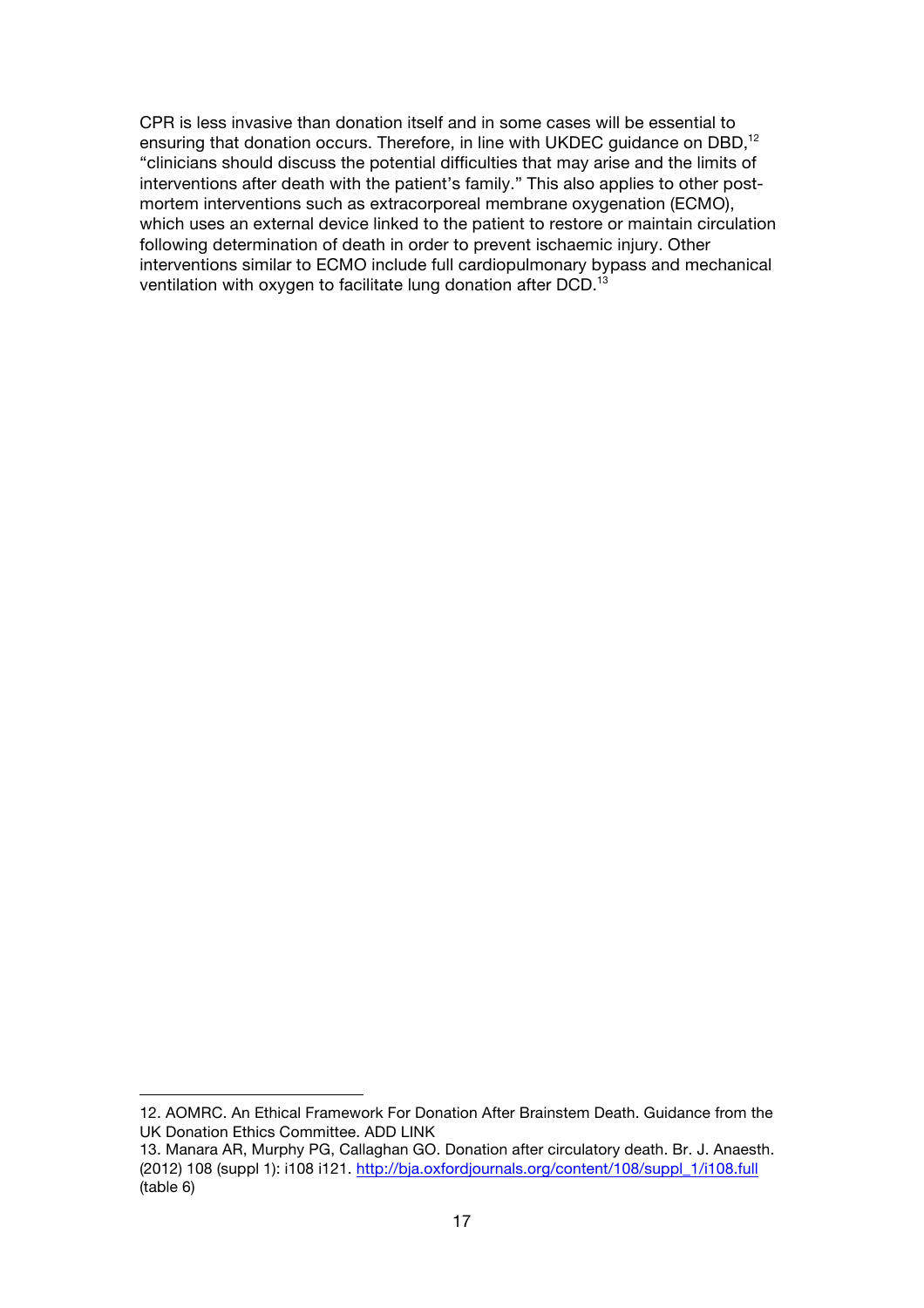# 6 Potential strategies for improving the donation process for families

In this section we suggest several strategies which, if implemented, might improve the donation process for families of patients. These are based on our analysis in the preceding text; some concern potential changes in the way healthcare staff interact with families, while others are further-reaching. We hope that these suggestions will provoke discussion amongst healthcare professionals and ultimately lead to refinement of the processes that involve families in donation decision-making.

1. Families should be placed at the centre of the donation decision-making process in ways that minimise their distress. However, their level of involvement in decisionmaking will vary according to their particular circumstances. Where there is evidence of a wish to donate, their role should be limited to updating that evidence, and contributing to any assessment of overall benefit to the patient. Where there is no evidence of a wish to donate, and there is no nominated representative, the family hierarchy should be used to determine who should make a decision regarding donation (except in Wales, where consent will be deemed in such cases). The aim in such cases should always be to help a family towards an informed 'yes' or an informed 'no'. Faith leaders may play an important role in advising the family during this difficult period.

2. Those who wish to donate their organs should be encouraged not only to sign up to the register, but also to communicate their intentions to family members and friends to strengthen further the evidence-base supporting their consent to donation. Similarly, those who do not wish to donate should also share their wishes with family members. This will minimise the risk of disputes about what patients would want and consequent attempts to overrule donation, and reduce distress among family members.

3. The family hierarchies set out in law should only be used for their intended purpose of determining which relative is highest in the ranking of family members and friends. They should never be used to "rank" evidence from family members of a patient's wishes regarding donation.

4. Our re-categorisation of 'overrules' could be adopted by clinicians, SNODs, and organisations such as NHSBT. Many of the reasons given for declining donation may not be genuine overrules, but rather new evidence regarding consent or refusal, or reasons for reassessment of overall benefit. Distinguishing between these categories could bring greater clarity to interactions with families and help to identify when attempts to overrule should be challenged. Only in rare cases will a genuine overrule be appropriate. Furthermore, when recording the reason that donation did not go ahead because of an objection from family members, more information on the "other" category for overrule could be provided by healthcare professionals. Staff could be encouraged not to use this category provided a match can be found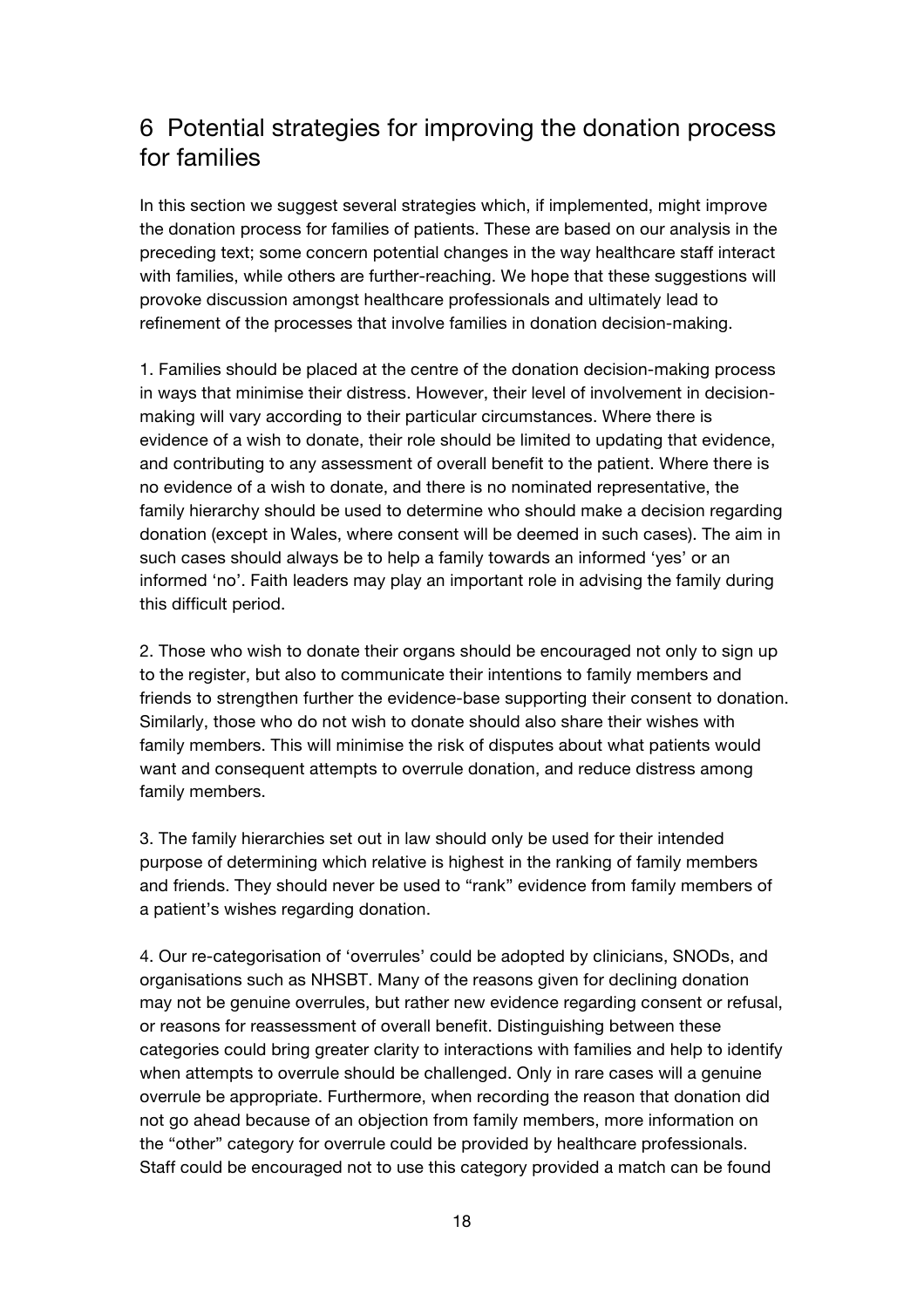with another category, and/or an option could be added to enable those using this category to enter a brief textual description of why donation did not occur. Implementation of this suggestion could provide better evidence to improve further the donation process for families and avoid future ethical dilemmas.

5. We agree with current NHSBT guidance<sup>8</sup> that attempting to discuss reasons for declining donation is almost always appropriate when a family attempts to overrule a patient's wish to donate his or her organs. An initial strong refusal to consider donation could mask a misunderstanding.<sup>8</sup> While probing should sometimes be abandoned at an early point (and SNODS are highly skilled at identifying this point) attempting to ascertain the reasons behind a refusal is very important as it may lead to a more informed decision. Similarly, families might agree to donation without reflection and should be properly informed. Any overrule of donation should be informed, just as any consent to donation should be informed, and every opportunity should be offered to the family to make as informed a decision as possible.

6. Going further, NHS Blood and Transplant could reassess the advantages and disadvantages of the current organ donor register system. Potentially, the ODR could be amended in several ways to help donors, professionals and families in realising a wish to donate. For example, more information could be provided to those signing up to the register, and they could be asked to indicate whether they want to donate "no matter what" or whether they want to donate unless their family objects. Having a "free text" option on the register might be the best way to enable people to indicate their donation preferences. Strengthening the ODR in this way would provide better evidence in two ways: (a) it would allow "strong donors" to say they are happy with any measures and want to donate regardless of what their family wants (avoiding the need for reassessment of overall benefit); and (b) in cases where potential donors are more ambivalent, it will provide better evidence for the assessment of overall benefit. Another possibility would be for the organ donor register system to remind registered donors on a yearly basis that they can change their registered wishes if they wish (via text message or email). This would help remove doubts about whether the patient's consent has become out-of-date and/or superseded by discussions with family members. While complicating the registration process might have some disadvantages in terms of making the process lengthier or deterring people altogether, improving the quality and reliability of data on the register would be likely to result in fewer difficulties in dealing with families and friends. One way to avoid deterring people who are happy to consent without learning too much about the process would be to have both a detailed and a simple consent option. People who want to know more could click a link to detailed information, but those who are happy to consent need not read it. However, this simple option would not address the issues addressed in this paper to the same extent.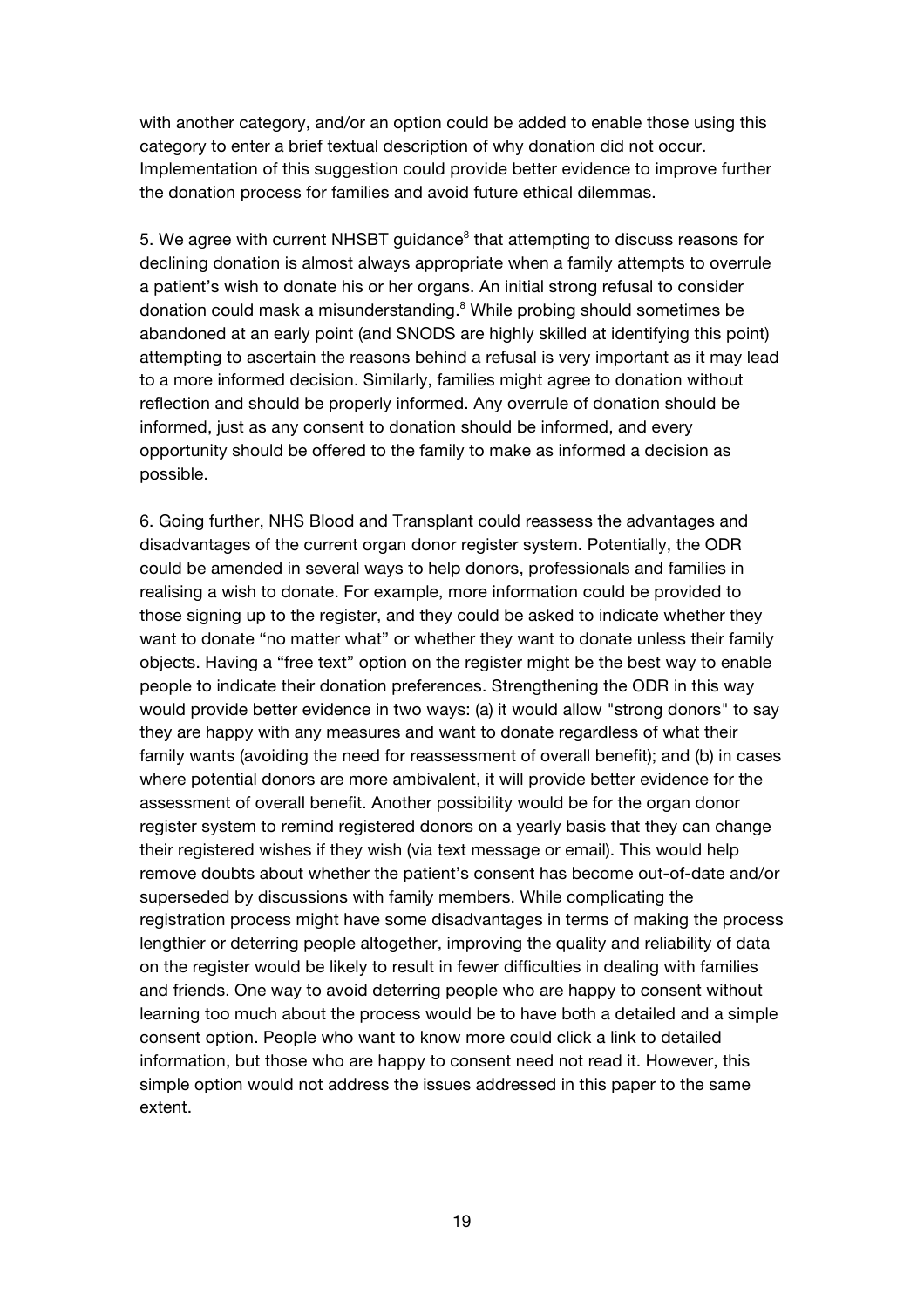# Appendix A: Legal context

Understanding the legal context is essential to any analysis of the role of the family in organ donation. Various pieces of legislation in the United Kingdom's component nations govern organ donation from deceased patients. The following summary of issues relating to consent and to the family is intended to provide sufficient background for consideration of the relevant ethical issues.

# **1. Organ donation under the Human Tissue Act 2004**

Organ donation can only proceed if consent to that donation is available under the Human Tissue Act. Consent can be provided either:

a. by the donor (s.3(6)(a)), or

b. by a third party, either someone nominated by the donor (a 'nominated representative' (s.3(6)(b), 4)), or more likely, by the family (someone in a 'qualifying relationship' to the donor (ss.3(7), (8))).

The distinction between these two categories is a very important one in terms of the role of the family in the donation process. Both category a. (consent from donor) and category b. (consent from a third party) include a spectrum of possibilities which will overlap. The first category will include: (i) donors who have both consented to donation and agreed to undergo any procedures which would increase the probability of a successful transplant; (ii) donors who have simply consented to donation by joining the Organ Donor Register, signing a donor card or advance directive; and (iii) donors who have consented to donation (communicated by their family) without performing one of the formalities in (ii). Even though consent is available from the donor in this last example, agreement may also be sought from a third party. In addition, the 'third party' category will also include (iv) donors for whom consent is provided on the basis of their wishes and feelings; (v) donors for whom consent is provided on the basis of the beliefs and values that would be likely to influence their decision; and (vi) donors for whom consent is provided although there is little or no evidence of their wishes and feelings on donation, or that donation would be consistent with their beliefs and values. Within the 'third party' category, although most consent providers will be influenced by the donor's wishes, there is no requirement in the Human Tissue Act for the consent, or lack of it, to reflect the donor's wishes.

In relation to (iii), the Human Tissue Authority's 2014 Code of Practice on Donation provides ([101]): 'If no records are held, an approach should be made to the deceased person's partner, relatives or close friends by a transplant coordinator or a member of the team who cared for the person, or both together, to establish any known decision of the deceased person to consent (or not) to donation.'

Under the Act, it is lawful to take an organ if appropriate consent has been given, but it is not obligatory. A previous version of the Human Tissue Authority's Code of Practice on Donation from 2006 set this out clearly ([56]) but this statement is no longer found in the more recent Codes of Practice. Instead, the 2014 Code of Practice on Donation states ([102]):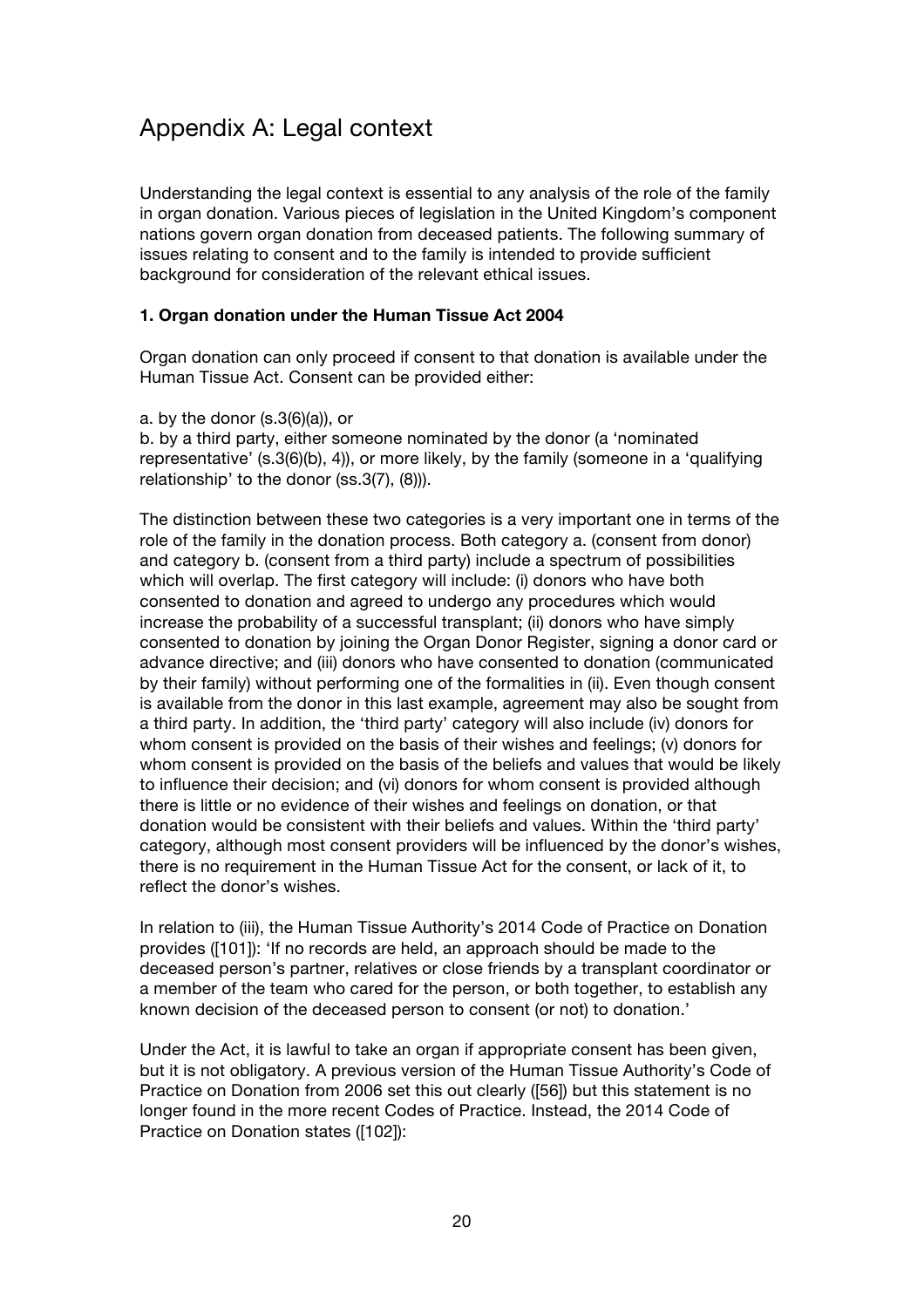"Once it is known that the deceased person consented to donation, the matter should be discussed sensitively with those close to the deceased. They should be encouraged to recognise the wishes of the deceased and it should be made clear, if necessary, that they do not have the legal right to veto or overrule their wishes. There may nevertheless be cases in which donation is considered inappropriate and each case should be assessed individually."

Furthermore, the 2014 Code of Practice on Consent states:

84. If those close to the deceased person object to the donation, for whatever purpose, when the deceased person (or their nominated representative …) has explicitly consented, the healthcare professional should seek to discuss the matter sensitively with them. They should be encouraged to accept the deceased person's wishes and it should be made clear that they do not have the legal right to veto or overrule those wishes…

85. The emphasis in these difficult situations should be placed on having an open and sensitive discussion with those close to the deceased where the process is explained fully to them. Healthcare professionals should also consider the impact of going ahead with a procedure in light of strong opposition from the family, despite the legal basis for doing so. For example, healthcare professionals may consider that carrying out an anatomical examination would leave relatives or family members traumatised (or lead to their objections), despite the deceased person having consented to this whilst alive.

In cases where *consent is sought from the family*, the qualifying relationships are ranked in the following order (we discuss this hierarchy in detail in section 3 of this paper, but also describe it here as it is an important feature of the legal context):

- 1. spouse or partner;
- 2. parent or child;
- 3. brother or sister;
- 4. grandparent or grandchild;
- 5. child of a person falling within 3 (brother or sister);
- 6. stepfather or stepmother;
- 7. half-brother or half-sister;
- 8. friend of longstanding.

With regard to qualifying relationships, the HTA's 2014 Code of Practice on Consent states the following:

96. Where there is a conflict between those accorded equal ranking [by virtue of their qualifying relationships], then this needs to be discussed sensitively with all parties …, whilst explaining clearly that so far as the HT Act is concerned, the consent of one of those ranked equally in the hierarchy is sufficient for the procedure to go ahead.

97. 'a person's relationship shall be left out of account if: 1. they do not wish to deal with the issue of consent; 2. they are not able to deal with the issue; 3. in relation to the activity for which consent is sought, it is not practical to communicate with that person within the time available if consent in relation to the activity is to be acted on'.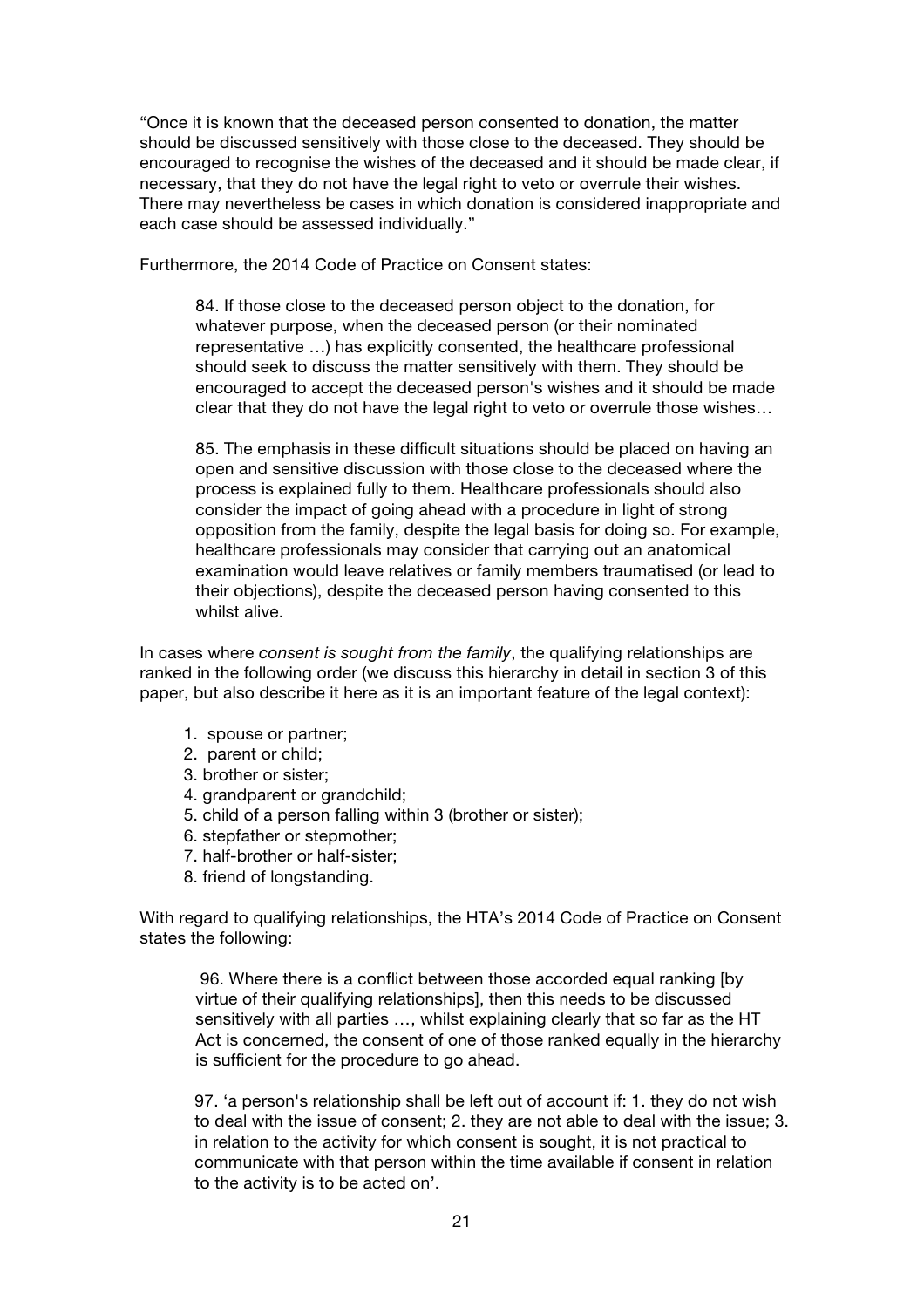### **2. End of life care under the Mental Capacity Act 2005**

Prior to death, the patient lacking capacity must be treated in accordance with their best interests under the Mental Capacity Act. When assessing best interests, the patient's wishes and feelings, beliefs and values must all be considered. The courts have established that a person's best interests are wider than simply their clinical interests. The Mental Capacity Act Code of Practice emphasises the importance of considering a person's social, emotional, cultural and religious interests in determining what course of action may be in their best interests.

In order to assess whether an intervention would be in the best interests of the patient, the potential benefits to the patient must be balanced against the potential harm or distress (or risk of harm or distress) to the patient which may be caused by the intervention. In the assessment of the balance of benefits and harms for any such intervention, considered in the wider sense including social, emotional, cultural and religious interests, the strength of the patient's decision or wish to donate will play an important role. Further information from the patient's family and friends about their wishes, feelings, beliefs and values about organ donation and (if available) any procedures designed to optimise donor organ quality and improve transplant outcomes may also be valuable in building up a picture of the patient's wishes.

In most cases, the best interests decision-maker for clinical matters will be the relevant clinician (s.5), unless (a) the patient has appointed a donee of a lasting power of attorney for health and welfare  $(s.6(6)(a))$  (who may or may not have been given (by the patient) authority to make decisions about life-sustaining treatment  $(s.11(8))$ , or (b) the Court of Protection has appointed a deputy  $(s.17(1))$  (who will not have authority to make decisions about life-sustaining treatment (s.20(5)).

# **3. Organ donation under the Human Tissue (Scotland) Act 2006**

The 2006 Act is regarded as a strengthening of the system of 'opting in'. It is based on the principle of 'authorisation', an expression intended to convey that people have the right, during their lifetime, to express their wishes about what should happen to their bodies after death, in the expectation that those wishes will be respected. The main aim of the legislation is that a person's own wishes should be acted upon. The validity of authorisation does not depend on the giving or receiving of information about organ donation or transplantation.

Section 6 of the 2006 Act provides that adults can authorise the removal and use of a part of their own body after death for the purpose of transplantation, as well as for the purposes of research, education or training, and audit (section 3(1) of the Act). This is usually referred to as 'self-authorisation'. Expressions of authorisation are valid whether given in writing (including electronically) or verbally. An adult can withdraw authorisation for transplantation at any time, but must do so in writing so that there is complete clarity about which wishes should prevail at the time of the adult's death. There are specific provisions for adults who are blind or unable to write.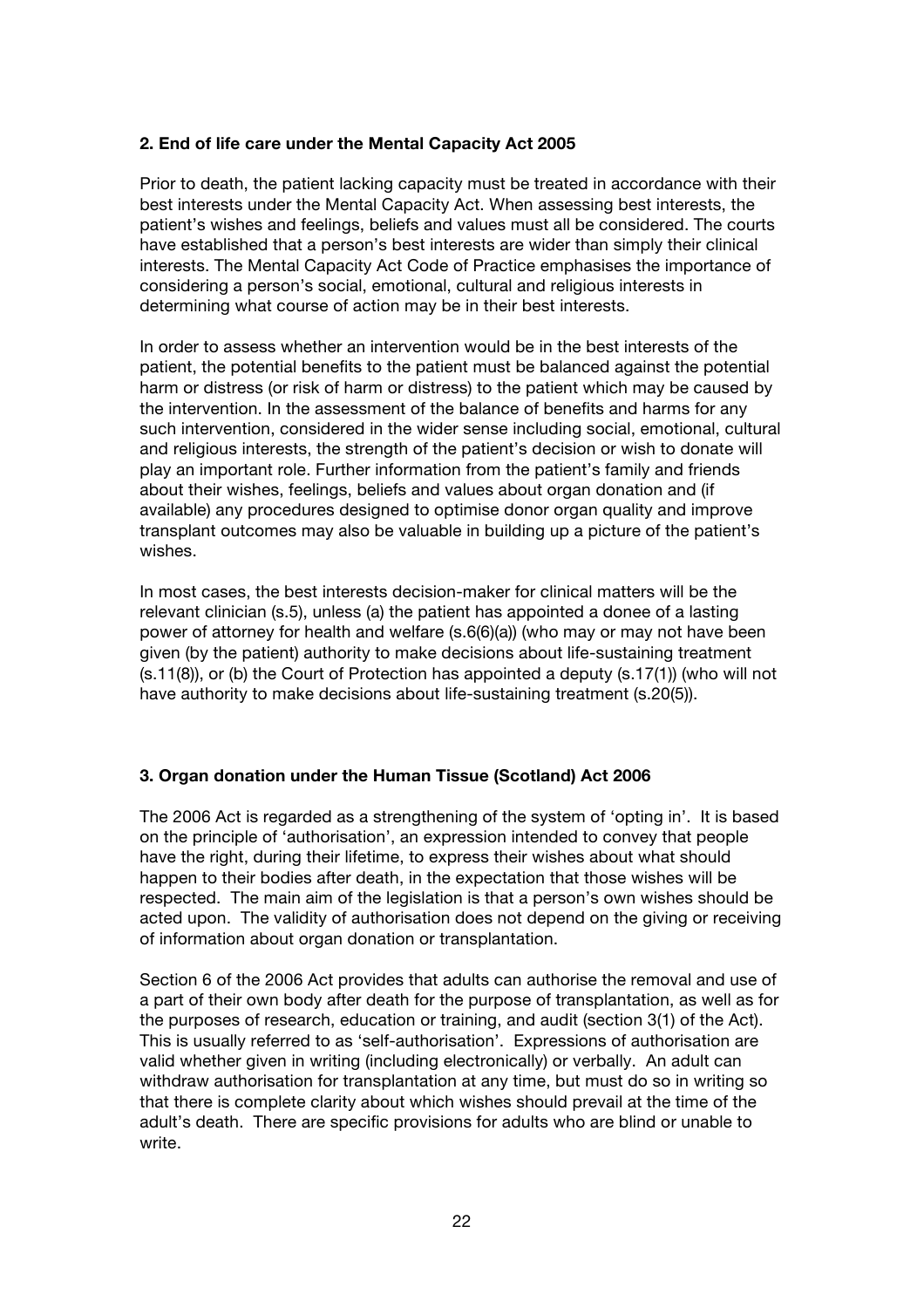Where the wishes of the adult in favour of donation for the purpose of transplantation are clear, it would be technically unnecessary under the terms of the 2006 Act (section 7(2)) to seek authorisation for that purpose from the adult's nearest relative (see below), as the deceased's wishes in these cases are all that are needed to allow the removal of body parts for transplantation to proceed lawfully, though seeking assent might be reasonable.

Where the deceased adult left no formal wishes regarding the donation of body parts for transplantation (ie. Category (b) as described above, where consent must be sought from a third party), the nearest relative will be asked to consider giving authorisation for that purpose, on the basis of what they believe the deceased's wishes would have been (section 7(1) of the 2006 Act). The nearest relative may not give such authorisation if they have actual knowledge that the adult was unwilling for any part of their body, or the part in question, to be used for transplantation (section 7(4)). Such authorisation by the nearest relative of the use of body parts for transplantation can be written and signed, or given verbally. Once given, it cannot be withdrawn (section 7(7)), because of the potential risks a last-minute withdrawal would pose to potential recipients of body parts.

The 'nearest relative' hierarchy is set out in section 50 of the 2006 Act. It aims to identify the person closest in life to the deceased adult and therefore most likely to be able to reflect the deceased's wishes. The ranking of the hierarchy is as follows (we discuss this hierarchy in detail in section 3 of this paper, but also describe it here as it is an important feature of the legal context):

1. spouse or civil partner (unless permanently separated from or deserted by the adult;

- 2. a person living as husband or wife for a period of not less than 6 months;
- 3. child;
- 4. parent;
- 5. brother or sister;
- 6. grandparent;
- 7. grandchild:
- 8. uncle or aunt;
- 9. cousin;
- 10. niece or nephew;
- 11. a friend of longstanding.

Where there is more than one person in each category, it is sufficient to obtain authorisation from one of them (section 50(5)). The relationship with the adult is to be left out of account if the person was, immediately before the adult's death, under the age of 16, or if the person does not wish or is unable to make a decision on the issue of authorisation (section 50(6)).

# **4. End of life care under the Adults with Incapacity (Scotland) Act 2000**

The system of authorisation set out in the 2006 Act applies only after the point at which death has been pronounced. Up until that point, the provisions of the 2000 Act are those that apply. The terms of section 47 of the 2000 Act would probably not regard interventions intended solely to preserve organs for transplantation as a permitted form of medical treatment, since the interventions are intended to benefit others, not the patient.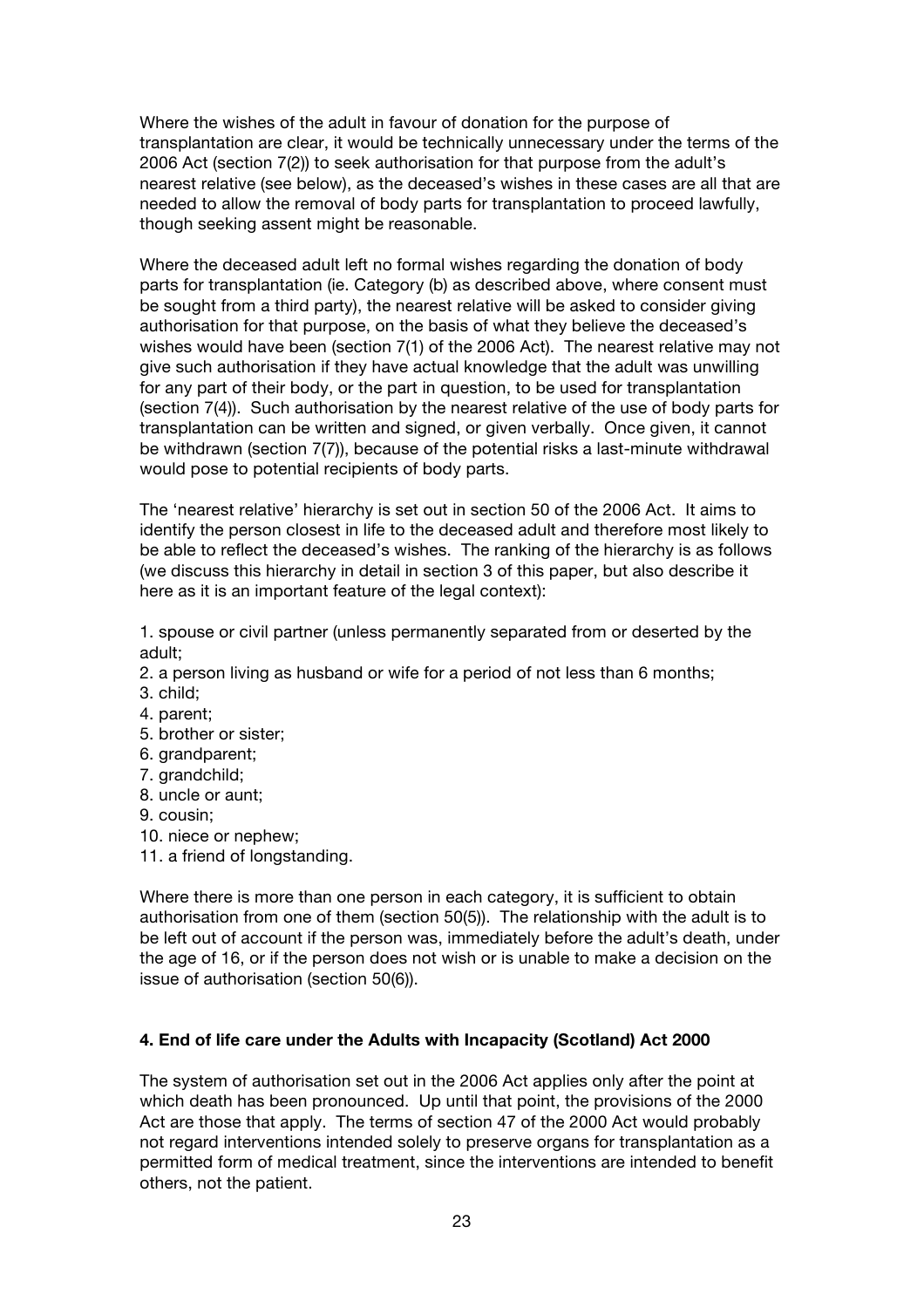Guidance on the subject was issued as CMO (Chief Medical Officer) Letter SGHD/CMO(2010)11 on 3 May 2010, with some clarification provided in SGHD/CMO(2012)8, issued on 23 July 2012. The CMO Letter explains (paragraph 19) that the concept of 'benefit' is likely to be wider than the person's immediate medical situation. It can be interpreted as permitting something that the adult could reasonably be expected to have chosen to do if capable, even though of a gratuitous or unselfish nature. It is therefore important to take account of whether such actions would benefit the adult with incapacity by:

- maximising the chance of fulfilling the potential donor's wishes about what happens to them after death;
- enhancing the potential donor's chances of performing an altruistic act of donation; and
- promoting the prospect of positive memories of the donor after death.

Other aspects must also be considered, such as the risk of harm to the adult with incapacity by worsening their medical condition or shortening their life, or any distress an action may cause the person or their family or friends.

In the interval between reaching agreement on the withdrawal of treatment and the actual moment at which treatment is withdrawn, maintenance of the patient would be considered reasonable, so as not to cause distress to the relatives. That maintenance would cover adjustment of cardio-respiratory support, including maintaining the patient's blood pressure and generally making sure the patient's condition remains stable. The CMO Letter took the view that any further interventions, which it characterised as more 'invasive', would not be permissible under the terms of the 2000 Act. These would include steps such as full CPR, heparinisation or the insertion of venous or arterial cannulae, if intended purely to optimise the donation of organs for the purpose of transplantation. A change to the current legislation would be needed in order to provide a lawful basis on which such procedures could be undertaken.

# **5. Differences between the 2004 Act and the 2006 Act**

While the 2004 Act is couched in terms of consent, the 2006 Act uses the language of authorisation. As the Human Tissue Authority's Code of Practice on Consent recognises, however, these are essentially both expressions of the same principle (paragraph 19). In its Code on the Donation of solid organs for transplantation, the HTA notes (paragraph 97) that the guidance in the section of that Code dealing with deceased organ donation does not apply to Scotland but points instead to the guidance on the requirements of the 2006 Act set out in Health Department Letter (2006)46 of 20 July 2006.

For practical purposes, including the nature of the approach to families, the detailed provisions of the 2006 Act relating to authorisation of the use of body parts for transplantation and other purposes are reflected in the authorisation form developed by NHS Blood & Transplant, as well as in the detailed operating procedures used by Specialist Nurses for Organ Donation (SNODs) working in Scotland.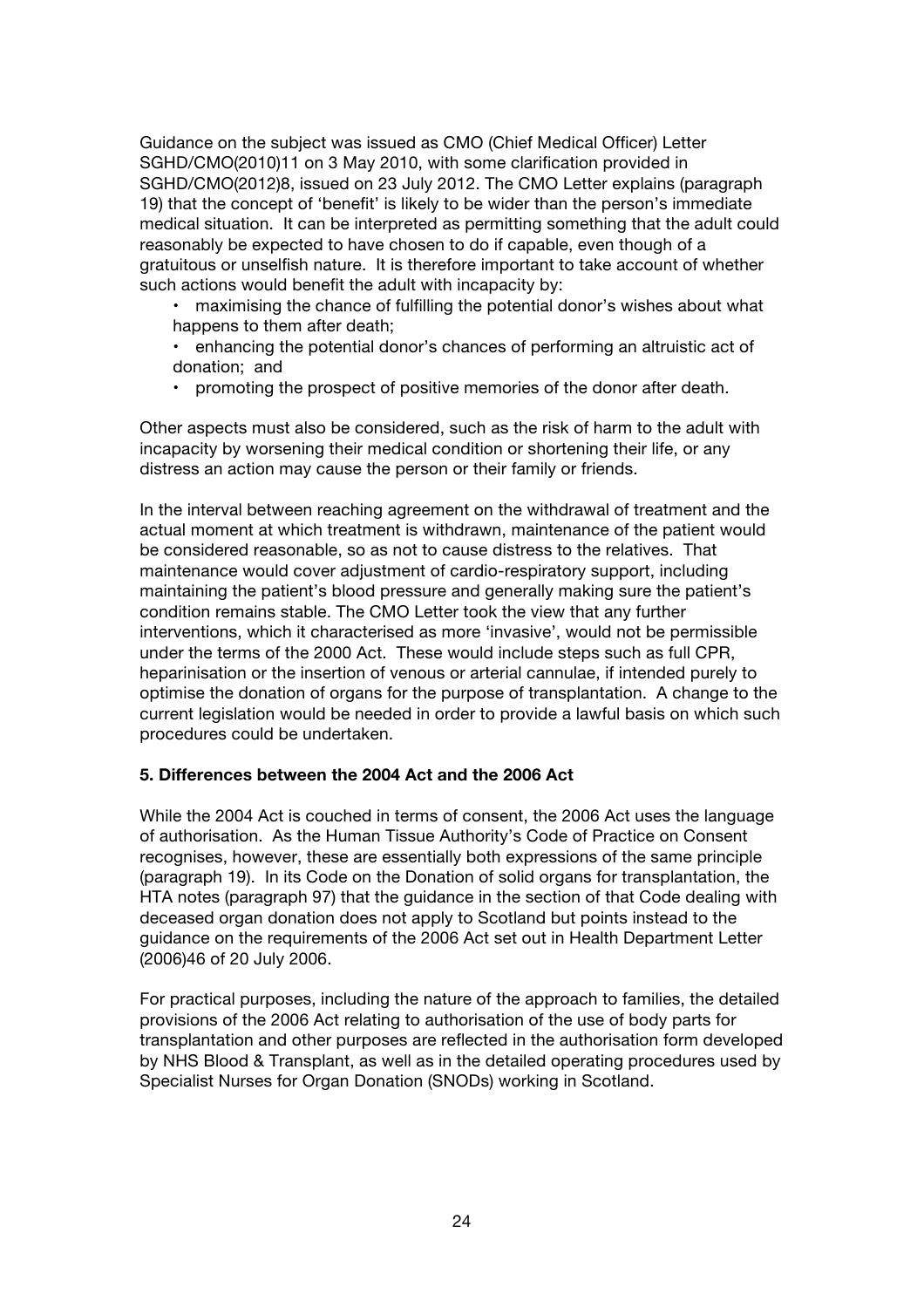#### **6. Organ donation under the Human Transplantation (Wales) Act 2013**

New legislation came into force in Wales in 2015, introducing a system of "deemed consent" where it is assumed that patients want to donate unless they have registered an objection (commonly known as an "opt-out" or "presumed consent" system). This applies to all adult patients who have been resident in Wales for at least 12 months. As well as registering an objection, prospective donors can also continue to register intent to donate or appoint a nominated representative to make the decision on their behalf. In cases where a representative was nominated but is unavailable, the hierarchy of qualifying relationships described above (in the Human Tissue Act 2004) will be used to determine from whom consent may be obtained. It should be noted that this is the only context in which the hierarchy will ever be applicable in Wales under the new legislation, as any patients for whom there is no evidence regarding consent or objection will be deemed to have consented. In all cases where consent is obtained from the patient's entry on the donor register or via evidence regarding their wishes from family members, from a nominated representative or a person in a qualifying relationship, the consent is described as "express" rather than "deemed".

The move to a system of deemed consent has some important ramifications for the role of the family. The publicity surrounding the change in the consent system in Wales may have encouraged people to sign up to the register or nominate a representative; however, because it will no longer be necessary to register one's intention to donate, many people may not bother to do so. This means that when it comes to raising the issue with their family, there may be little or no evidence regarding their intentions. Clinical staff can of course point to the fact that a deemed consent system operates in Wales, but this is unlikely to have the same impact on the family as showing them a copy of the patient's entry in the organ donor register. This is particularly problematic in the case of overrules (see below). Welsh residents who wish to donate their organs may wish to register their intention to donate to ensure that their wishes are respected in the event of any family dispute regarding whether donation should proceed.